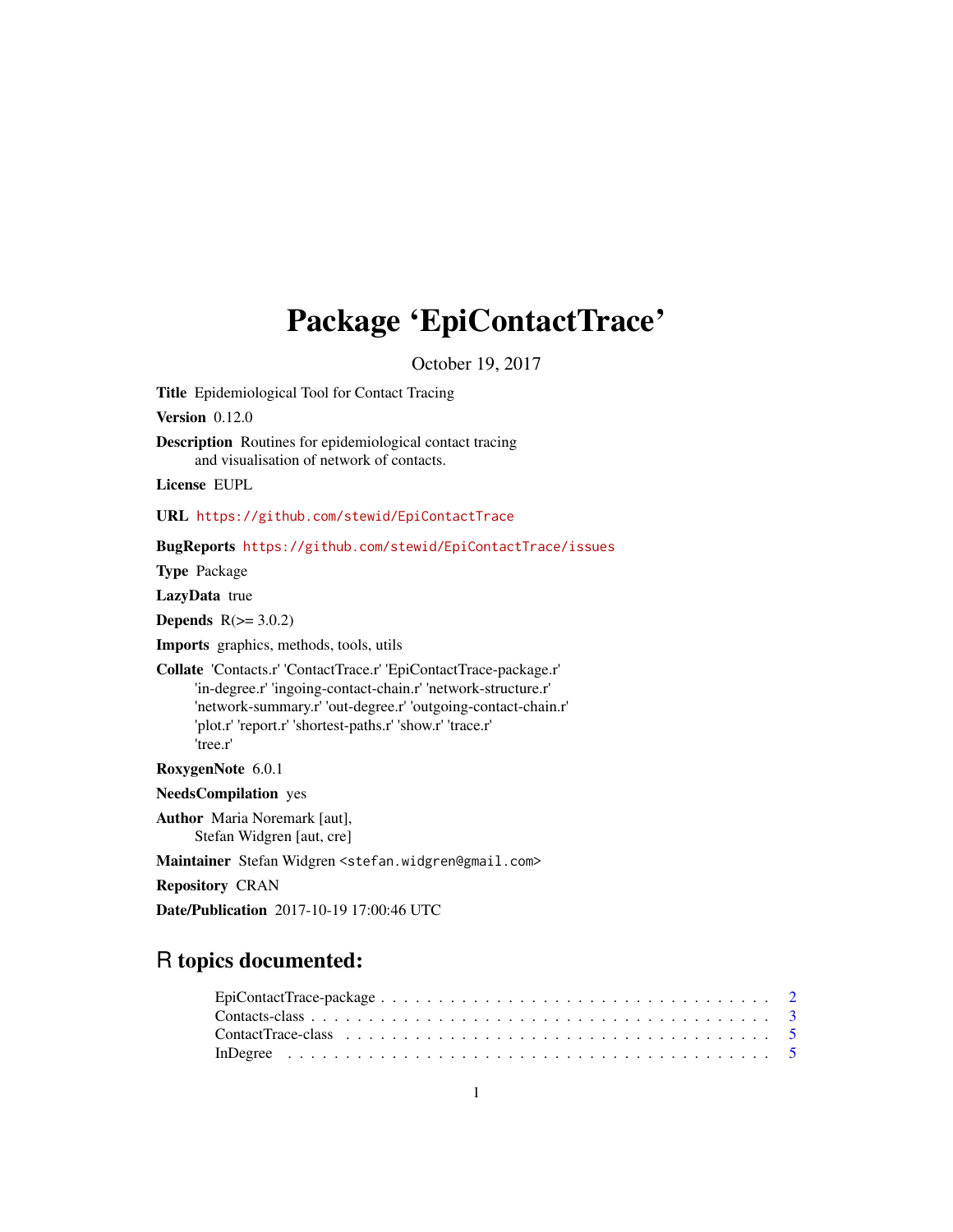<span id="page-1-0"></span>

| Index | 31 |
|-------|----|

EpiContactTrace-package

*Epidemiological tool for contact tracing.*

#### Description

Routines for epidemiological contact tracing and visualisation of network of contacts.

#### Details

In many countries, livestock movement data are collected with the major objective to enable contact tracing during disease outbreaks. Livestock movement data can also be of relevance for risk based surveillance - both during outbreak or when investigating if a disease is present in the population. However, the livestock movement databases are not always structured in such a way that relevant information for contact tracing or surveillance design is easily retrieved. EpiContactTrace uses the network parameters in-degree, out-degree, ingoing contact-chain and outgoing contact-chain, which are relevant for forward- and backward contact-tracing respectively. The measures can also be used for identifying herds with many contacts, which can be used in risk based disease surveillance. Different time periods for ingoing and outgoing contacts can be of interest in the contact tracing, based on possible window of introduction, and this can be adjusted in the tool. The output from the analysis is available as a dataset, but moreover, the tool automatically generates a report on farm level. The report both contains an overview of the situation on the farm, including a graph, as well as detailed information including dates of movements on group or individual level on all contacts.

#### Maintainer

Stefan Widgren <stefan.widgren@sva.se>

#### Note

Plots are not supported in version 0.8.6 since igraph0 has been archived. We intend to resolve the issue in a future version. Install version 0.8.5 and igraph0 manually from the archive if plots are required. See section 6.3 in 'R Installation and Administration' on how to install packages from source.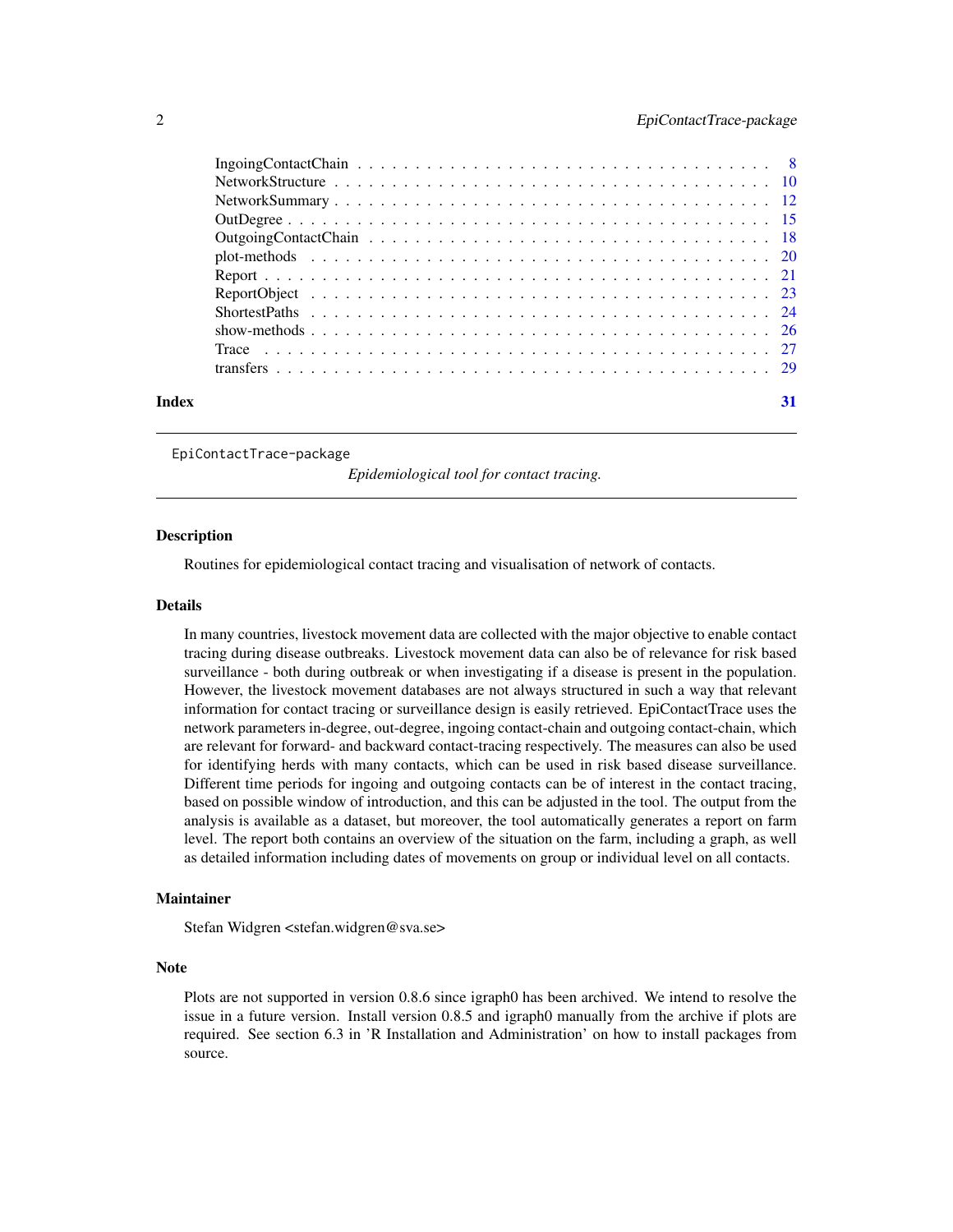#### <span id="page-2-0"></span>Contacts-class 3

#### Author(s)

Stefan Widgren Maria Noremark

#### References

- Dube, C., et al., A review of network analysis terminology and its application to foot-andmouth disease modelling and policy development. Transbound Emerg Dis 56 (2009) 73-85, doi: 10.1111/j.1865-1682.2008.01064.x
- Noremark, M., et al., Network analysis of cattle and pig movements in Sweden: Measures relevant for disease control and riskbased surveillance. Preventive Veterinary Medicine 99 (2011) 78-90, doi: 10.1016/j.prevetmed.2010.12.009

#### Examples

```
## Load data
data(transfers)
## Perform contact tracing
contactTrace <- Trace(movements=transfers,
                      root=2645,
                      tEnd='2005-10-31',
                      days=90)
show(contactTrace)
## Not run:
## Generate an html report showing details of the contact tracing for
## root 2645.
## Note: Creates the files 2645.html and 2645.png in the working
## directory.
Report(contactTrace)
## End(Not run)
```
<span id="page-2-1"></span>Contacts-class *Class* "Contacts"

#### Description

Class to handle contacts.

#### Details

The Contacts class keeps track of all ingoing or outgoing livstock transfers in the contact chain for a specific root within the time window used for contact tracing. The slots; source, destination, t, id, n and category contains contact information extracted from the movement dataset during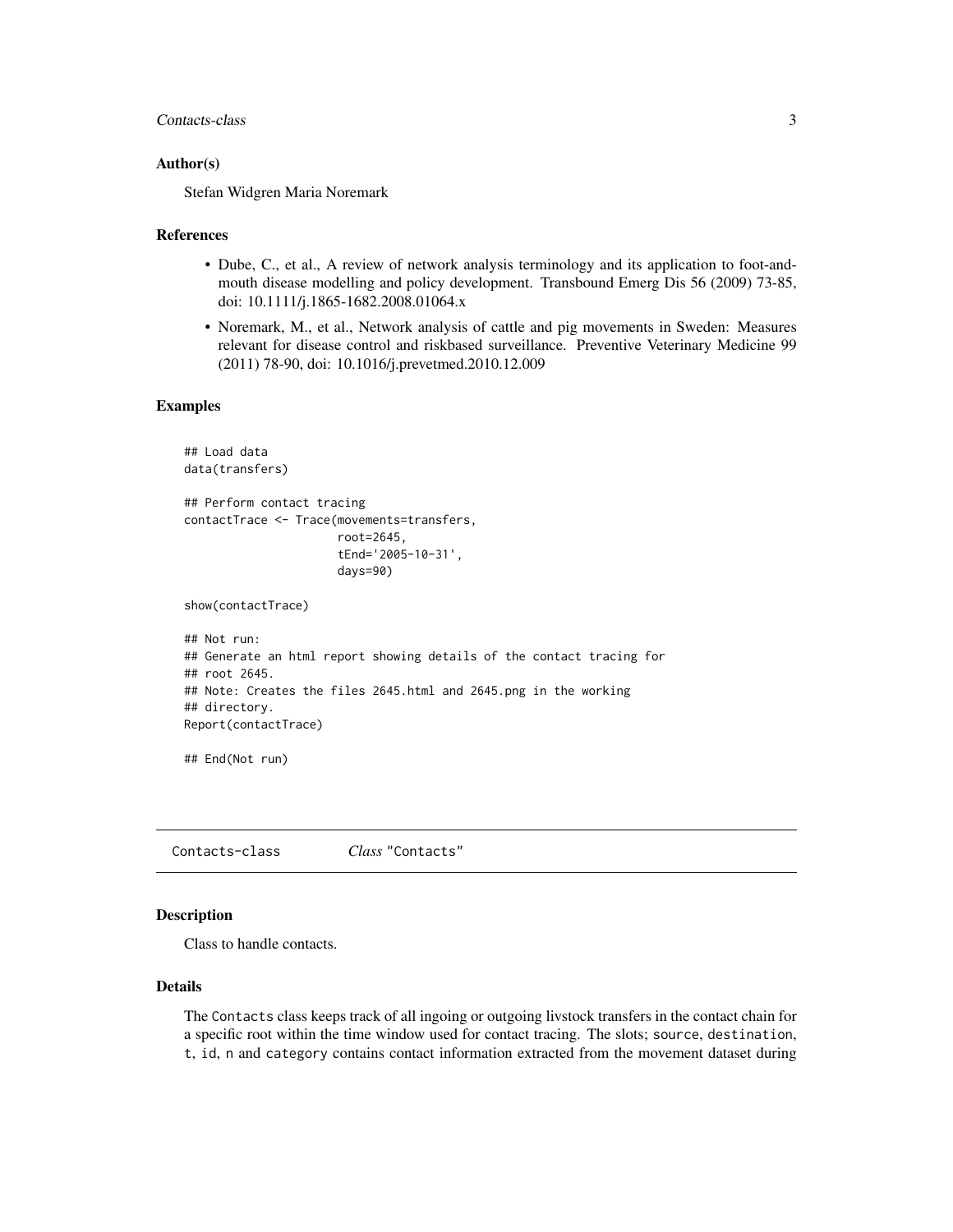contact tracing. The index slot is an index to the extracted contacts within the class that together with the distance slot can be used to rebuild the exact contacts that were extracted from each search step during the contact tracing.

#### Slots

root A character vector of length one with the identifier of the root.

**tBegin** A Date vector of length one with the start date of the time window used for contact tracing.

tEnd A Date vector of length one with the end date of the time window used for contact tracing.

source A character vector with the identifiers of the source holdings of the livestock transfer.

destination A character vector with the identifier of the destination holdings of the livestock transfer.

t A Date vector of the livestock transfer.

id A character vector with the identifiers of the animals.

n A numeric vector with the number of animals transfered.

category A character vector with the category of animals e.g. cattle.

index A integer index vector.

distance A integer vector with the distance from root for the contact [index]

direction A character vector of length one equal to the direction 'in' or 'out' of the contacts.

#### Objects from the Class

Objects can be created by calls of the form new("Contacts", root, startDate, days, source, destination,  $t$ , id, n

#### Examples

```
## Load data
data(transfers)
## Perform contact tracing
contactTrace <- Trace(movements = transfers,
                      root = 2645,
                      tEnd = '2005-10-31',
                      days = 90## Show structure of ingoing contacts
str(contactTrace@ingoingContacts)
## Show structure of ougoing contacts
```

```
str(contactTrace@outgoingContacts)
```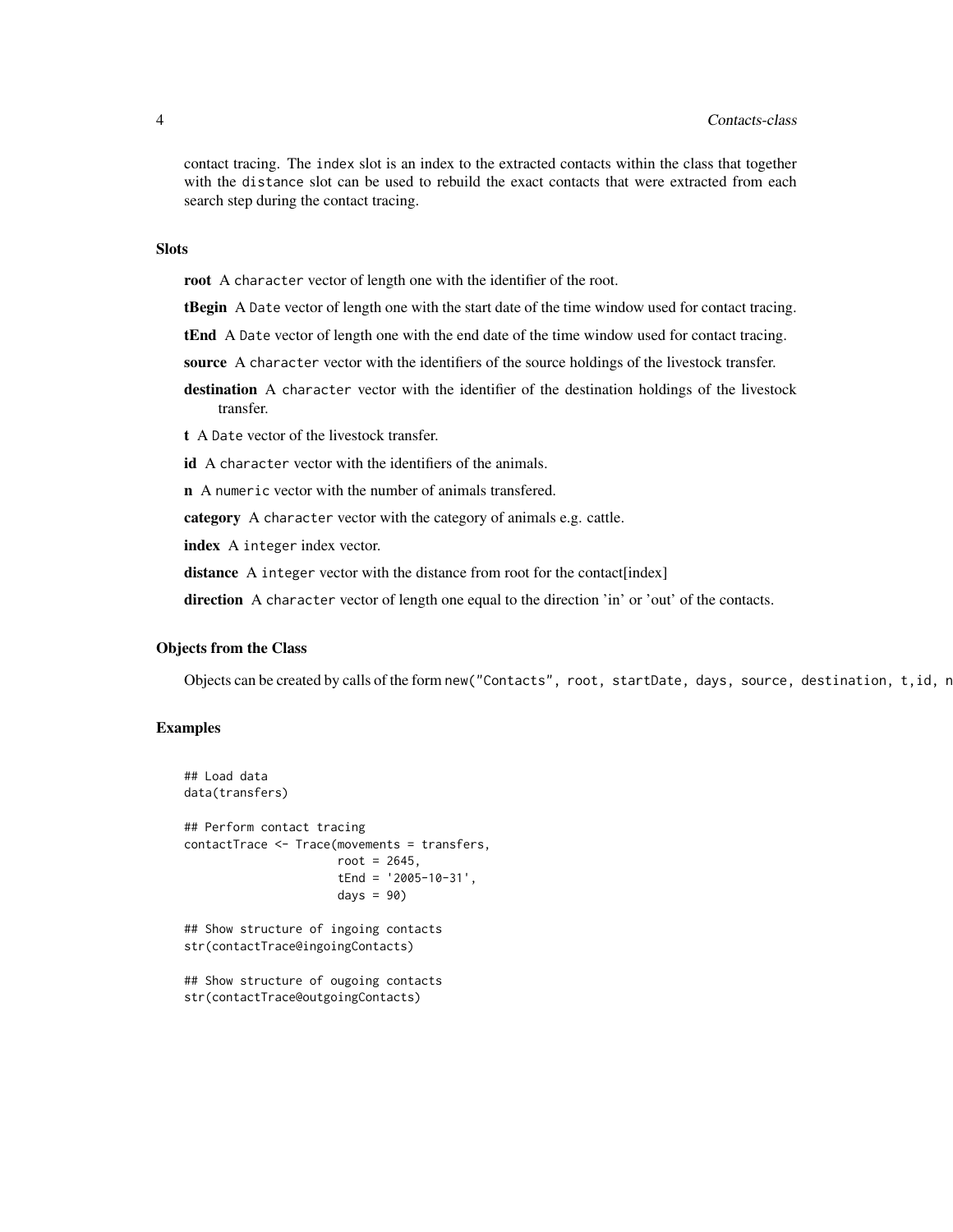#### <span id="page-4-2"></span><span id="page-4-0"></span>Description

Class to handle contact tracing.

# Details

The ContactTrace class holds information for the ingoing and outgoing contact chain for a specific root within the time window used for contact tracing.

# Slots

root A character vector of length one with the identifier of the root.

ingoingContacts A Contacts object with the contacts for the ingoing contact chain.

outgoingContacts A Contacts object with the contacts for the outgoing contact chain.

#### Objects from the Class

Objects can be created by calls of the form new("ContactTrace",root, ingoingContacts, outgoingContacts,...)

#### Examples

```
## Load data
data(transfers)
## Perform contact tracing
contactTrace <- Trace(movements = transfers,
                     root = 2645,
                      tEnd = '2005-10-31',
                      days = 90)
## Show structure
str(contactTrace)
```
<span id="page-4-1"></span>InDegree InDegree

#### Description

The number of herds with direct movements of animals to the root herd during the defined time window used for tracing.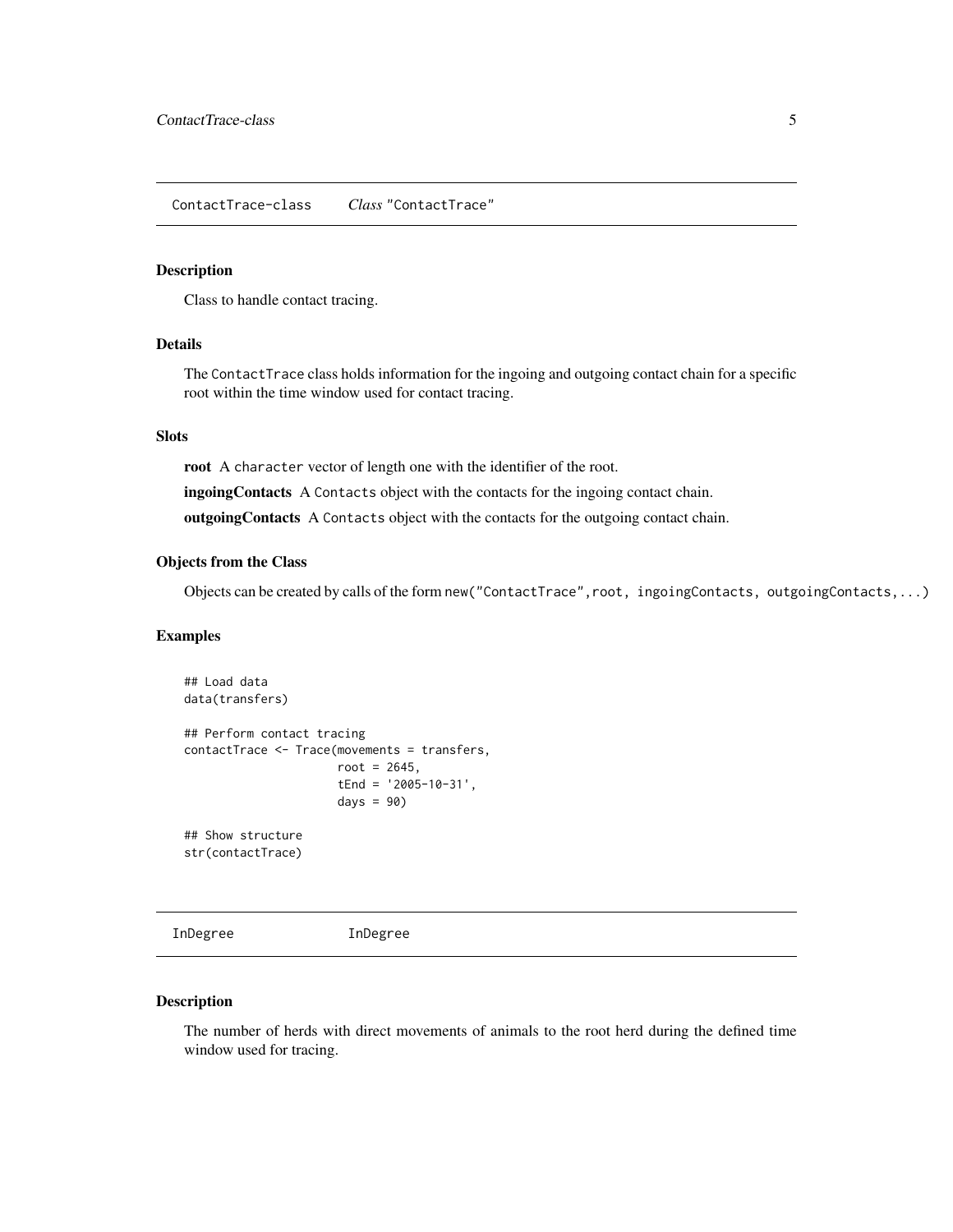#### Usage

```
InDegree(x, ...)
## S4 method for signature 'Contacts'
InDegree(x)
## S4 method for signature 'ContactTrace'
InDegree(x)
## S4 method for signature 'data.frame'
InDegree(x, root, tEnd = NULL, days = NULL,inBegin = NULL, inEnd = NULL)
```
### **Arguments**

| x          | a ContactTrace object, or a list of ContactTrace objects or a data. frame with<br>movements of animals between holdings, see Trace for details. |
|------------|-------------------------------------------------------------------------------------------------------------------------------------------------|
| $\ldots$ . | Additional arguments to the method                                                                                                              |
| root       | vector of roots to calculate indegree for.                                                                                                      |
| tEnd       | the last date to include ingoing movements. Defaults to NULL                                                                                    |
| days       | the number of previous days before tEnd to include ingoing movements. De-<br>faults to NULL                                                     |
| inBegin    | the first date to include ingoing movements. Defaults to NULL                                                                                   |
| inEnd      | the last date to include ingoing movements. Defaults to NULL                                                                                    |

# Details

The time period used for InDegree can either be specified using tEnd and days or inBegin and inEnd.

If using tEnd and days, the time period for ingoing contacts ends at tEnd and starts at days prior to tEnd. The indegree will be calculated for each combination of root, tEnd and days.

An alternative way is to use inBegin and inEnd. The time period for ingoing contacts starts at inBegin and ends at inEndDate. The vectors root inBegin, inEnd must have the same lengths and the indegree will be calculated for each index of them.

The movements in InDegree is a data.frame with the following columns:

source an integer or character identifier of the source holding.

destination an integer or character identifier of the destination holding.

t the Date of the transfer

id an optional character vector with the identity of the animal.

n an optional numeric vector with the number of animals moved.

category an optional character or factor with category of the animal e.g. Cattle.

<span id="page-5-0"></span>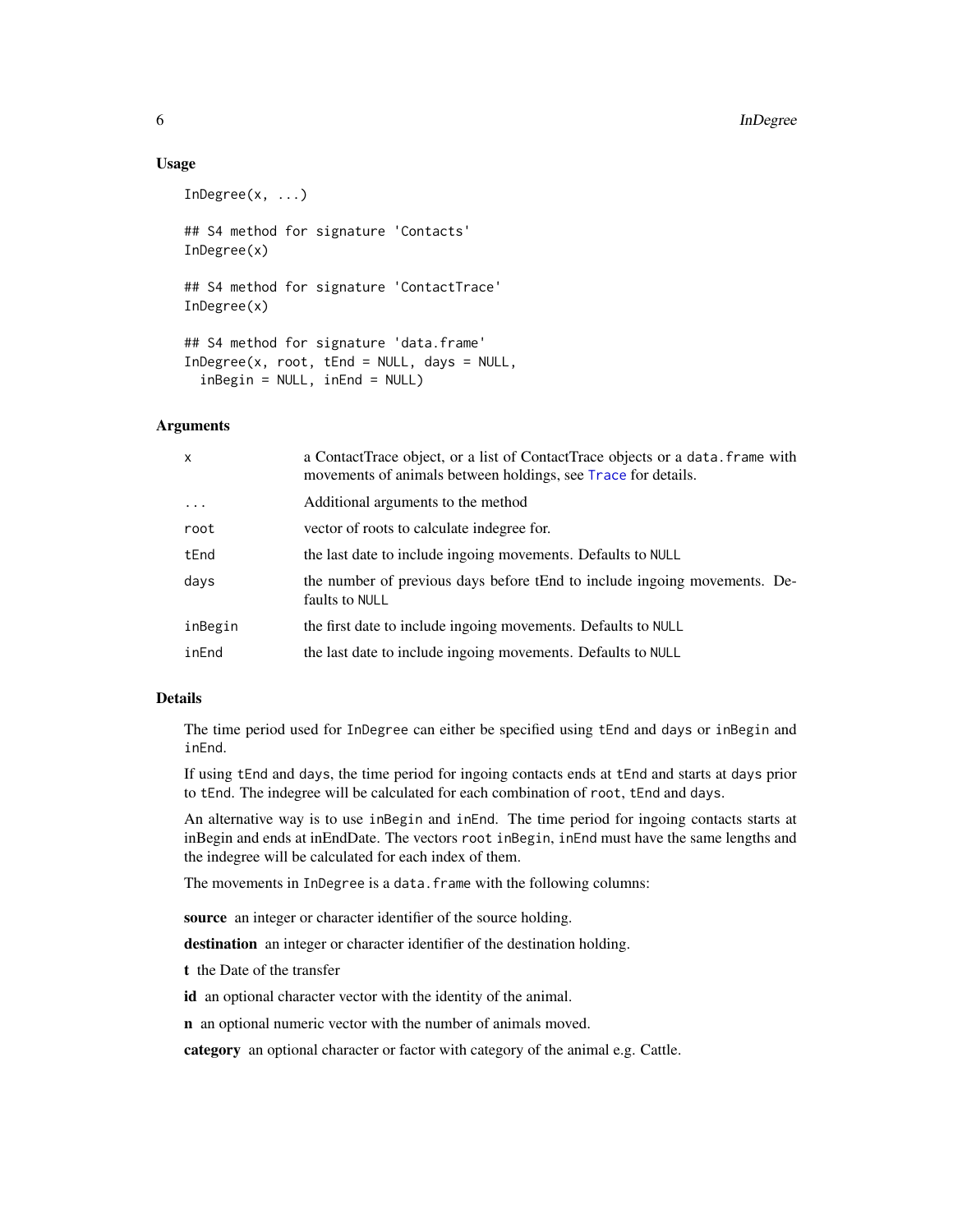#### <span id="page-6-0"></span>InDegree 7 and 10 and 10 and 10 and 10 and 10 and 10 and 10 and 10 and 10 and 10 and 10 and 10 and 10 and 10 and 10 and 10 and 10 and 10 and 10 and 10 and 10 and 10 and 10 and 10 and 10 and 10 and 10 and 10 and 10 and 10 a

# Value

A data.frame with the following columns:

root The root of the contact tracing

inBegin The first date to include ingoing movements

inEnd The last date to include ingoing movements

inDays The number of days in the interval inBegin to inEnd

inDegree The [InDegree](#page-4-1) of the root within the time-interval

#### Methods

```
signature(x = "ContactTrace") Get the InDegree of a ContactTrace object.
```
signature( $x =$  "data.frame") Get the InDegree for a data.frame with movements, see details and examples.

# References

- Dube, C., et al., A review of network analysis terminology and its application to foot-andmouth disease modelling and policy development. Transbound Emerg Dis 56 (2009) 73-85, doi: 10.1111/j.1865-1682.2008.01064.x
- Noremark, M., et al., Network analysis of cattle and pig movements in Sweden: Measures relevant for disease control and riskbased surveillance. Preventive Veterinary Medicine 99 (2011) 78-90, doi: 10.1016/j.prevetmed.2010.12.009

#### See Also

**[NetworkSummary](#page-11-1)** 

#### Examples

```
## Not run:
## Load data
```
data(transfers)

```
## Perform contact tracing using tEnd and days
contactTrace <- Trace(movements=transfers,
                      root=2645,
                      tEnd='2005-10-31',
                      days=91)
```

```
## Calculate indegree from a ContactTrace object
id.1 <- InDegree(contactTrace)
```

```
## Calculate indegree using tEnd and days
id.2 <- InDegree(transfers,
                root=2645,
                 tEnd='2005-10-31',
                 days=91)
```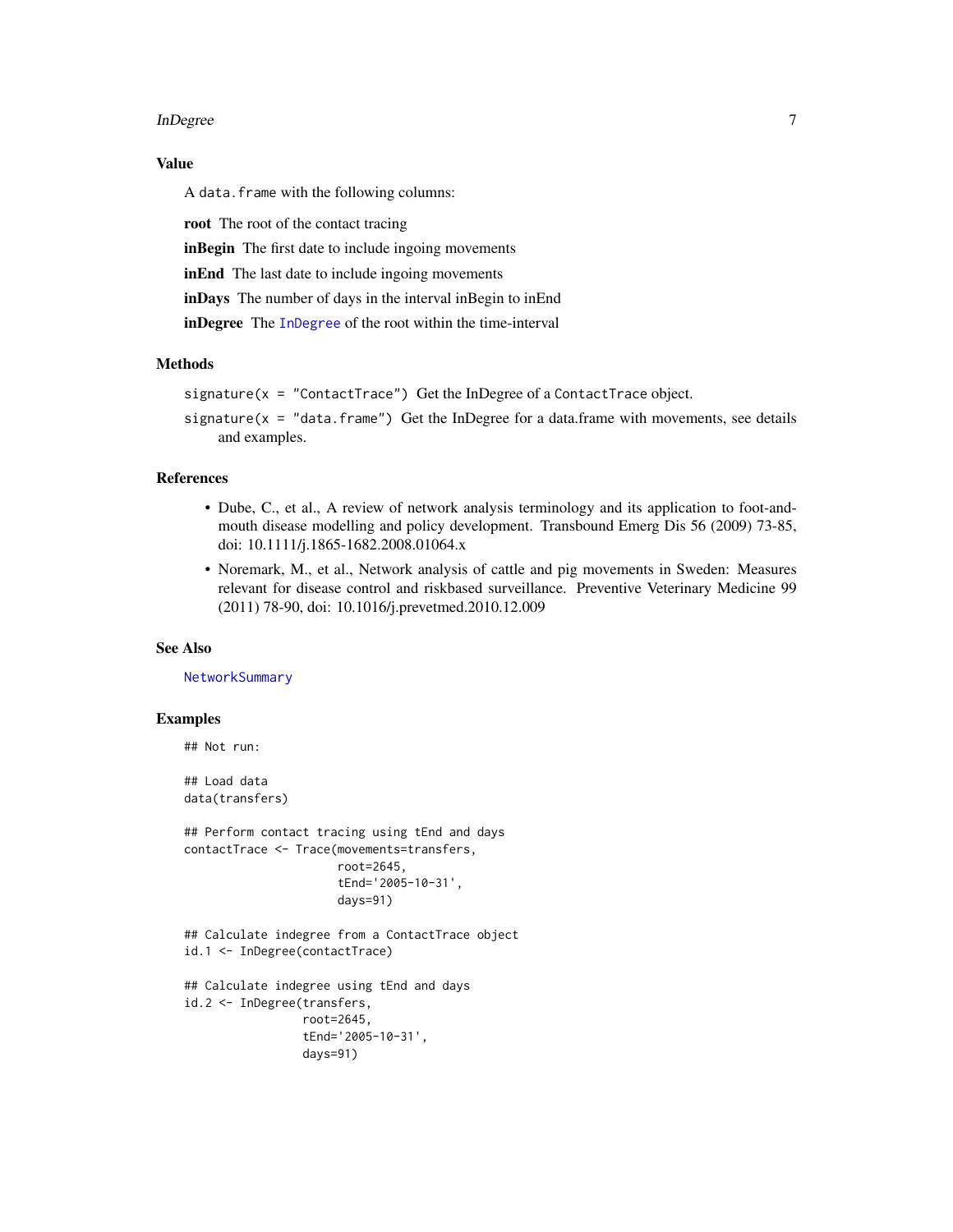```
## Check that the result is identical
identical(id.1, id.2)
## Calculate indegree for all included herds
## First extract all source and destination from the dataset
root <- sort(unique(c(transfers$source,
                      transfers$destination)))
## Calculate indegree
result <- InDegree(transfers,
                   root=root,
                   tEnd='2005-10-31',
                   days=91)
## End(Not run)
```
<span id="page-7-1"></span>IngoingContactChain IngoingContactChain

#### Description

The ingoing contact chain is the number of holdings in the network of direct and indirect contacts to the root holding, with regard to temporal and order of the contacts during the defined time window used for contact tracing.

# Usage

```
IngoingContactChain(x, ...)
## S4 method for signature 'Contacts'
IngoingContactChain(x)
## S4 method for signature 'ContactTrace'
IngoingContactChain(x)
## S4 method for signature 'data.frame'
```

```
IngoingContactChain(x, root, tEnd = NULL,
 days = NULL, inBegin = NULL, inEnd = NULL
```
#### Arguments

| X        | a ContactTrace object, or a list of ContactTrace objects or a data, frame with<br>movements of animals between holdings, see Trace for details. |
|----------|-------------------------------------------------------------------------------------------------------------------------------------------------|
| $\cdots$ | Additional arguments to the method                                                                                                              |
| root     | vector of roots to calculate ingoing contact chain for.                                                                                         |
| tEnd     | the last date to include ingoing movements. Defaults to NULL                                                                                    |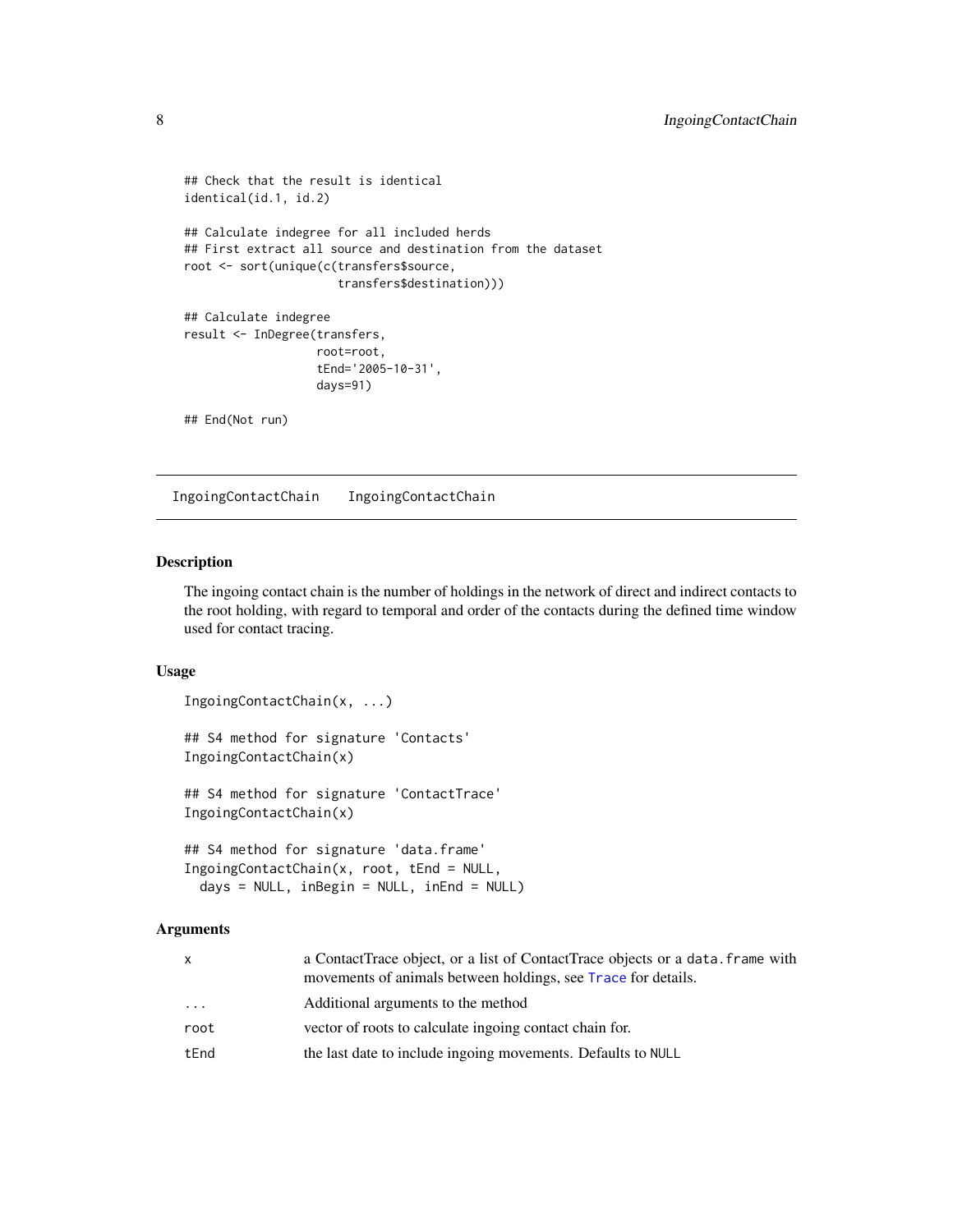<span id="page-8-0"></span>

| days    | the number of previous days before tEnd to include ingoing movements. De-<br>faults to NULL |
|---------|---------------------------------------------------------------------------------------------|
| inBegin | the first date to include ingoing movements. Defaults to NULL                               |
| inEnd   | the last date to include ingoing movements. Defaults to NULL                                |

#### Details

The time period used for IngoingContactChain can either be specified using tEnd and days or inBegin and inEnd.

If using tEnd and days, the time period for ingoing contacts ends at tEnd and starts at days prior to tEnd. The indegree will be calculated for each combination of root, tEnd and days.

An alternative way is to use inBegin and inEnd. The time period for ingoing contacts starts at inBegin and ends at inEndDate. The vectors root inBegin, inEnd must have the same lengths and the indegree will be calculated for each index of them.

The movements in IngoingContactChain is a data.frame with the following columns:

source an integer or character identifier of the source holding.

destination an integer or character identifier of the destination holding.

t the Date of the transfer

id an optional character vector with the identity of the animal.

n an optional numeric vector with the number of animals moved.

category an optional character or factor with category of the animal e.g. Cattle.

# Value

A data.frame with the following columns:

root The root of the contact tracing

inBegin The first date to include ingoing movements

inEnd The last date to include ingoing movements

inDays The number of days in the interval inBegin to inEnd

ingoingContactChain The [IngoingContactChain](#page-7-1) of the root within the time-interval

#### Methods

signature( $x =$  "ContactTrace") Get the IngoingContactChain of a ContactTrace object.

signature( $x = "data.f$ rame") Get the IngoingContactChain for a data.frame with movements, see details and examples.

#### References

- Dube, C., et al., A review of network analysis terminology and its application to foot-andmouth disease modelling and policy development. Transbound Emerg Dis 56 (2009) 73-85, doi: 10.1111/j.1865-1682.2008.01064.x
- Noremark, M., et al., Network analysis of cattle and pig movements in Sweden: Measures relevant for disease control and riskbased surveillance. Preventive Veterinary Medicine 99 (2011) 78-90, doi: 10.1016/j.prevetmed.2010.12.009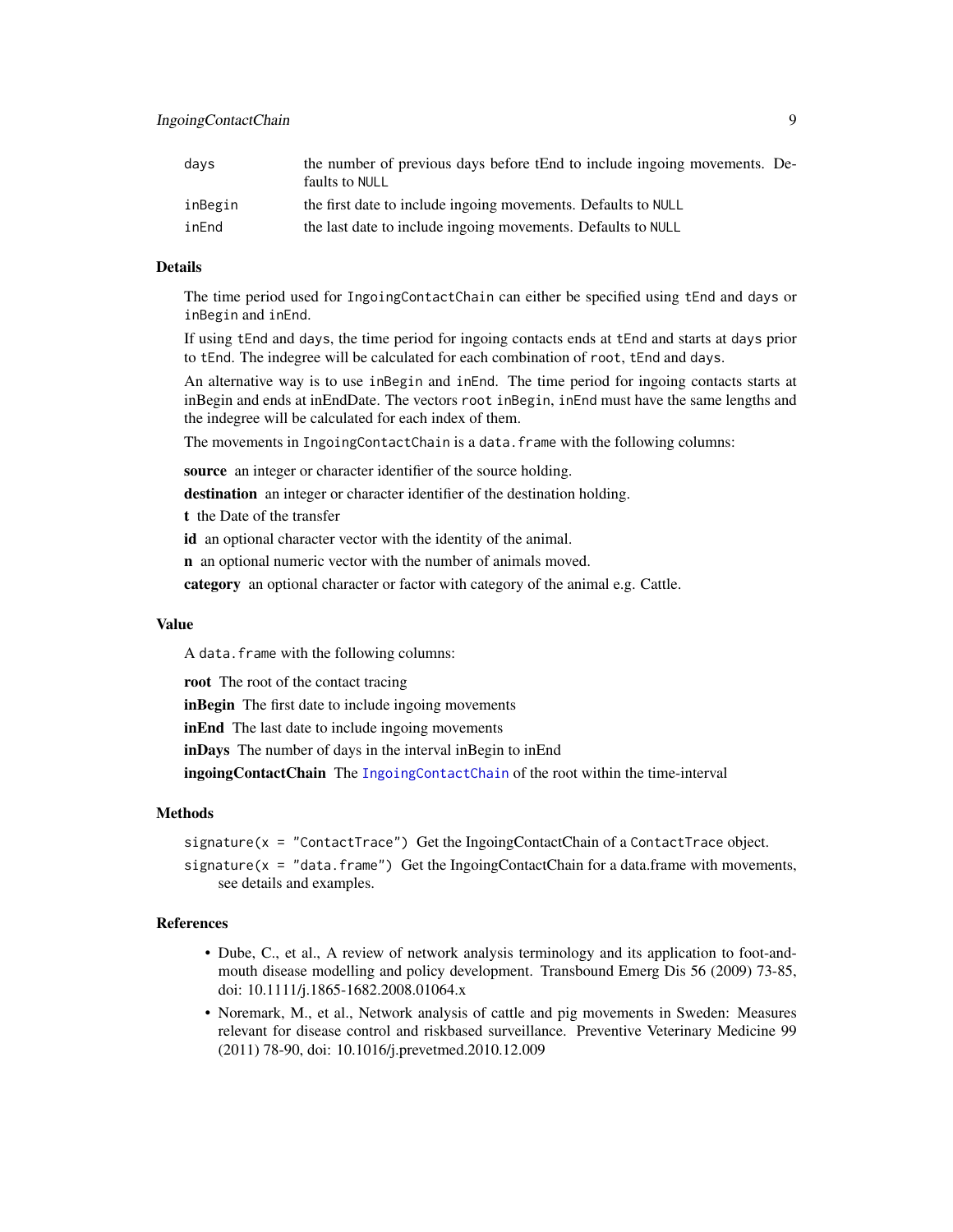# See Also

[NetworkSummary](#page-11-1)

# Examples

## Not run:

## Load data data(transfers)

## Perform contact tracing using tEnd and days contactTrace <- Trace(movements=transfers, root=2645, tEnd='2005-10-31',

days=91)

## Calculate ingoing contact chain from a ContactTrace object ic.1 <- IngoingContactChain(contactTrace)

## Calculate ingoing contact chain using tEnd and days ic.2 <- IngoingContactChain(transfers, root=2645,

tEnd='2005-10-31', days=91)

## Check that the result is identical identical(ic.1, ic.2)

## Calculate ingoing contact chain for all included herds ## First extract all source and destination from the dataset root <- sort(unique(c(transfers\$source, transfers\$destination)))

## Calculate ingoing contact chain result <- IngoingContactChain(transfers, root=root, tEnd='2005-10-31', days=91)

## End(Not run)

<span id="page-9-1"></span>NetworkStructure NetworkStructure

# Description

Methods for function NetworkStructure in package EpiContactTrace to get the network tree structure from the contact tracing.

<span id="page-9-0"></span>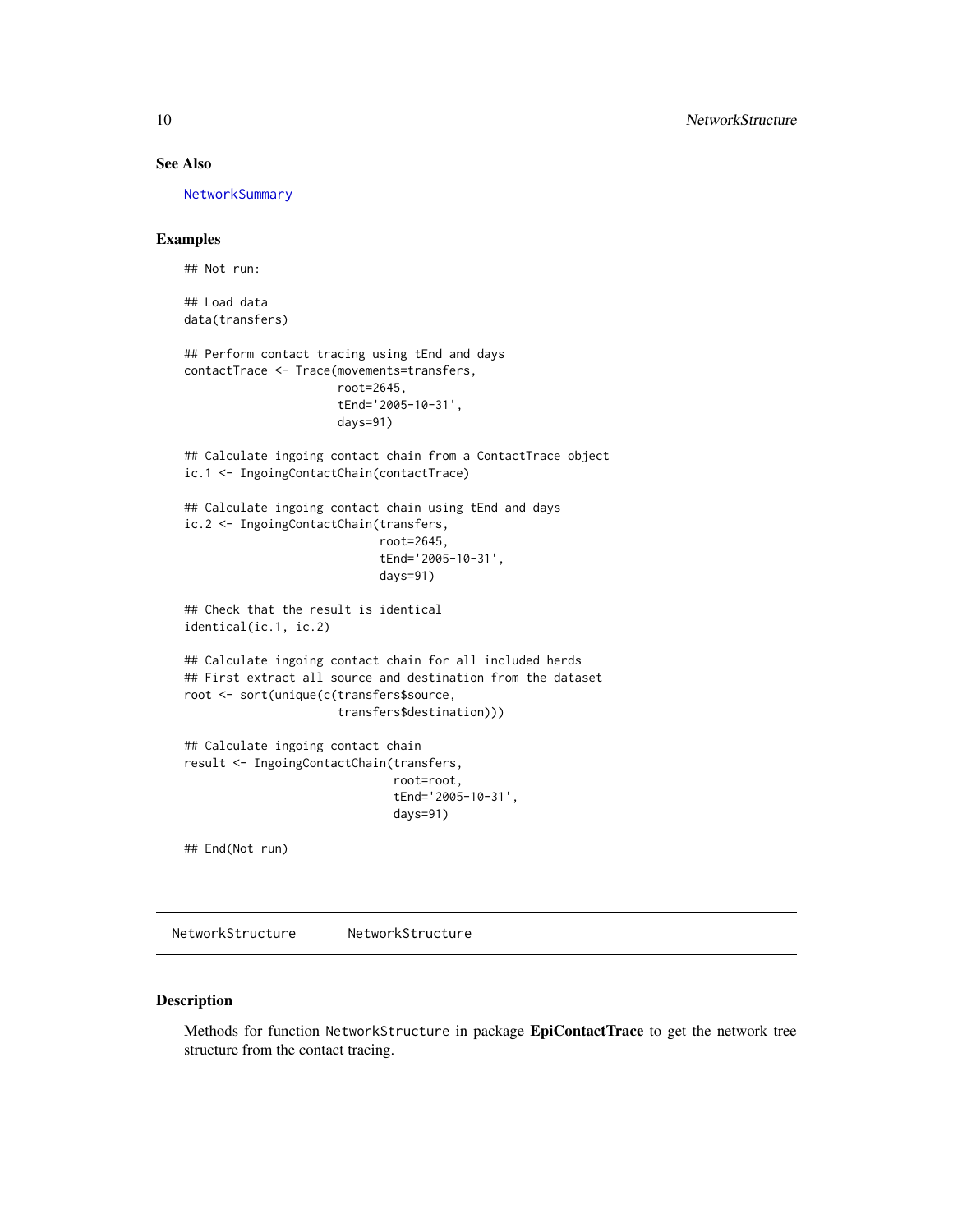# <span id="page-10-0"></span>NetworkStructure 11

#### Usage

NetworkStructure(object)

## S4 method for signature 'Contacts' NetworkStructure(object)

## S4 method for signature 'ContactTrace' NetworkStructure(object)

# Arguments

object A [Contacts](#page-2-1) or linkS4class{ContactTrace} object.

#### Details

The contact tracing performs a depth first search starting at the root. The NetworkStructure gives the distance from root at each node. The network tree structure given by the depth first search is shown by [show](#page-25-1).

# Value

A data.frame with the following columns:

root The root of the contact tracing

inBegin If the direction is ingoing, then inBegin equals inBegin in [Trace](#page-26-1) else NA.

inEnd If the direction is ingoing, then inEnd equals inEnd in [Trace](#page-26-1) else NA.

outBegin If the direction is outgoing, then outBegin equals outBegin in [Trace](#page-26-1) else NA.

outEnd If the direction is outgoing, then outEnd equals outEnd in [Trace](#page-26-1) else NA.

direction If the direction is ingoing, then direction equals 'in' else 'out'

source The source of the contacts in the depth first search

destination The destination of the contacts in the depth first search

distance The distance from the destination to root in the depth first search

# Methods

signature(object = "Contacts") Get the network structure for the Contacts object.

- signature(object = "ContactTrace") Get the network structure for the ingoing and outgoing Contacts of a ContactTrace object.
- signature(object =  $"list"$ ) Get the network structure for a list of ContactTrace objects. Each item in the list must be a ContactTrace object.

#### See Also

[show](#page-25-1).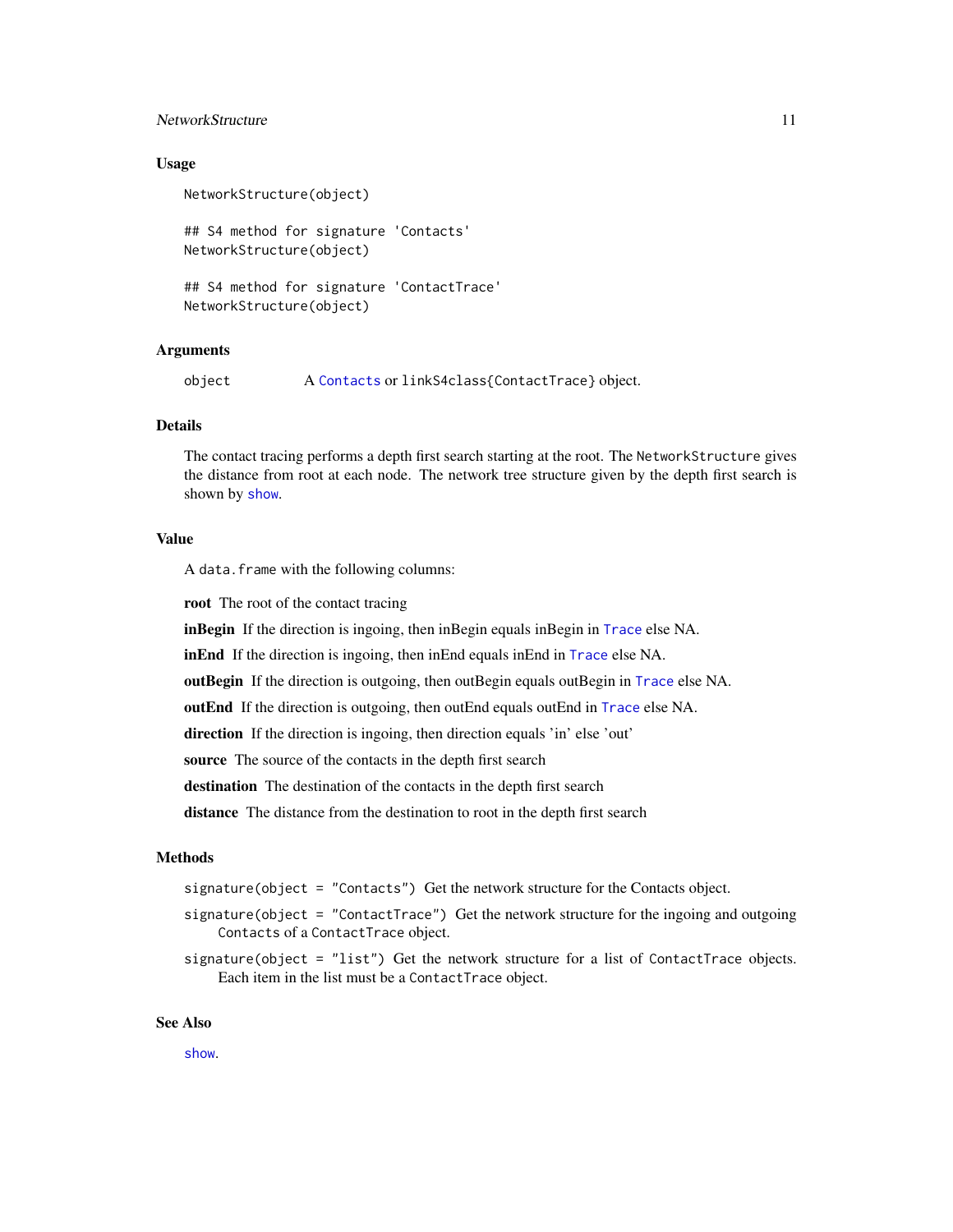# Examples

```
## Not run:
## Load data
data(transfers)
## Perform contact tracing
contactTrace <- Trace(movements=transfers,
                      root=2645,
                      tEnd='2005-10-31',
                      days=90)
NetworkStructure(contactTrace)
## End(Not run)
```
<span id="page-11-1"></span>NetworkSummary NetworkSummary

# Description

NetworkSummary gives a summary of the contact tracing including the time-window, [InDegree](#page-4-1), [OutDegree](#page-14-1), [IngoingContactChain](#page-7-1) and [OutgoingContactChain](#page-17-1).

# Usage

```
NetworkSummary(x, ...)
## S4 method for signature 'ContactTrace'
NetworkSummary(x)
## S4 method for signature 'data.frame'
NetworkSummary(x, root, tEnd = NULL, days = NULL,
  inBegin = NULL, inEnd = NULL, outBegin = NULL, outEnd = NULL)
```
#### Arguments

| $\mathsf{x}$ | a ContactTrace object or a data. frame with movements of animals between<br>holdings, see Trace for details. |
|--------------|--------------------------------------------------------------------------------------------------------------|
| $\ddots$     | Additional arguments to the method                                                                           |
| root         | vector of roots to calculate network summary for.                                                            |
| tEnd         | the last date to include ingoing movements. Defaults to NULL                                                 |
| days         | the number of previous days before tEnd to include ingoing movements. De-<br>faults to NULL                  |
| inBegin      | the first date to include ingoing movements. Defaults to NULL                                                |
| inEnd        | the last date to include ingoing movements. Defaults to NULL                                                 |
| outBegin     | the first date to include outgoing movements. Defaults to NULL                                               |
| outEnd       | the last date to include outgoing movements. Defaults to NULL                                                |

<span id="page-11-0"></span>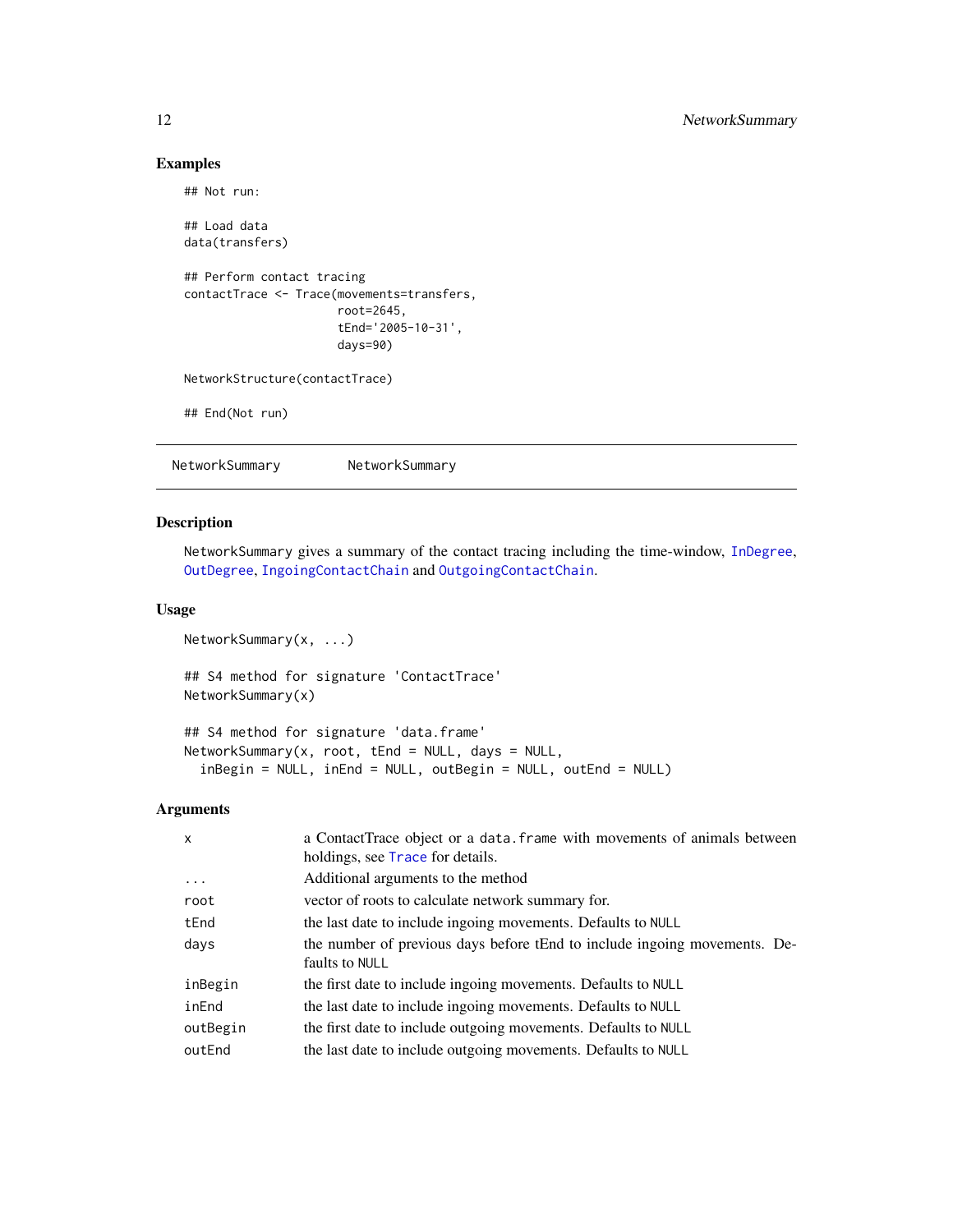# <span id="page-12-0"></span>NetworkSummary 13

#### Details

The time period used for NetworkSummary can either be specified using tEnd and days or inBegin, inEnd, outBegin and outEnd.

If using tEnd and days, the time period for ingoing and outgoing contacts ends at tEnd and starts at days prior to tEnd. The network summary will be calculated for each combination of root, tEnd and days.

An alternative way is to use inBegin, inEnd, outBegin and outEnd. The time period for ingoing contacts starts at inBegin and ends at inEndDate. For outgoing contacts the time period starts at outBegin and ends at outEnd. The vectors root inBegin, inEnd, outBegin and outEnd must have the same lengths and the network summary will be calculated for each index of them.

The movements in NetworkSummary is a data.frame with the following columns:

source an integer or character identifier of the source holding.

destination an integer or character identifier of the destination holding.

t the Date of the transfer

id an optional character vector with the identity of the animal.

n an optional numeric vector with the number of animals moved.

category an optional character or factor with category of the animal e.g. Cattle.

#### Value

A data.frame with the following columns:

root The root of the contact tracing inBegin Equals inBegin in [Trace](#page-26-1) inEnd Equals inEnd in [Trace](#page-26-1) outBegin Equals outBegin in [Trace](#page-26-1) outEnd Equals outEnd in [Trace](#page-26-1) inDegree The [InDegree](#page-4-1) of the contact tracing outDegree The [OutDegree](#page-14-1) of the contact tracing ingoingContactChain The [IngoingContactChain](#page-7-1) of the contact tracing outgoing Contact Chain The Outgoing Contact Chain of the contact tracing

#### Methods

- signature( $x =$  "ContactTrace") Get the network summary for the ingoing and outgoing Contacts of a ContactTrace object.
- signature( $x = "data, frame")$  Get the network summary for a data.frame with movements, see details and examples.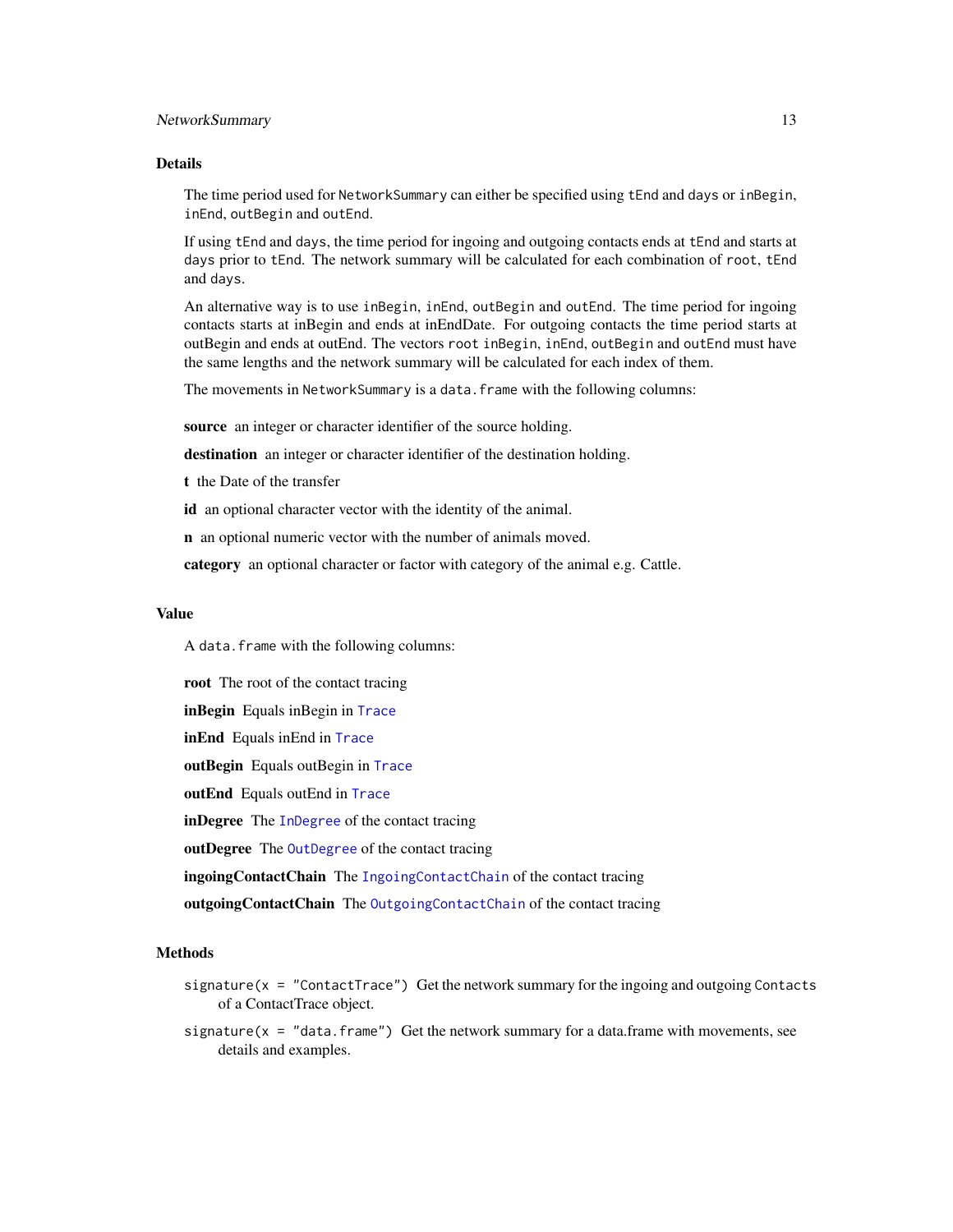#### References

- Dube, C., et al., A review of network analysis terminology and its application to foot-andmouth disease modelling and policy development. Transbound Emerg Dis 56 (2009) 73-85, doi: 10.1111/j.1865-1682.2008.01064.x
- Noremark, M., et al., Network analysis of cattle and pig movements in Sweden: Measures relevant for disease control and riskbased surveillance. Preventive Veterinary Medicine 99 (2011) 78-90, doi: 10.1016/j.prevetmed.2010.12.009

# Examples

```
## Not run:
## Load data
data(transfers)
## Perform contact tracing using tEnd and days
contactTrace <- Trace(movements=transfers,
                      root=2645,
                      tEnd='2005-10-31',
                      days=91)
## Calculate network summary from a ContactTrace object
ns.1 <- NetworkSummary(contactTrace)
## Calculate network summary using tEnd and days
ns.2 <- NetworkSummary(transfers,
                       root=2645,
                       tEnd='2005-10-31',
                       days=91)
## Check that the result is identical
identical(ns.1, ns.2)
## Calculate network summary using inBegin, inEnd
## outBegin and outEnd
ns.3 <- NetworkSummary(transfers,
                       root=2645,
                       inBegin='2005-08-01',
                       inEnd='2005-10-31',
                       outBegin='2005-08-01',
                       outEnd='2005-10-31')
## Check that the result is identical
identical(ns.2, ns.3)
## When calculating the network summary for a data.frame of movements
## a data.frame for each combination of root, tEnd and days are returned.
root \leq c(1, 2, 3)tEnd <- c("2005-09-01", "2005-10-01")
days <-c(30, 45)
```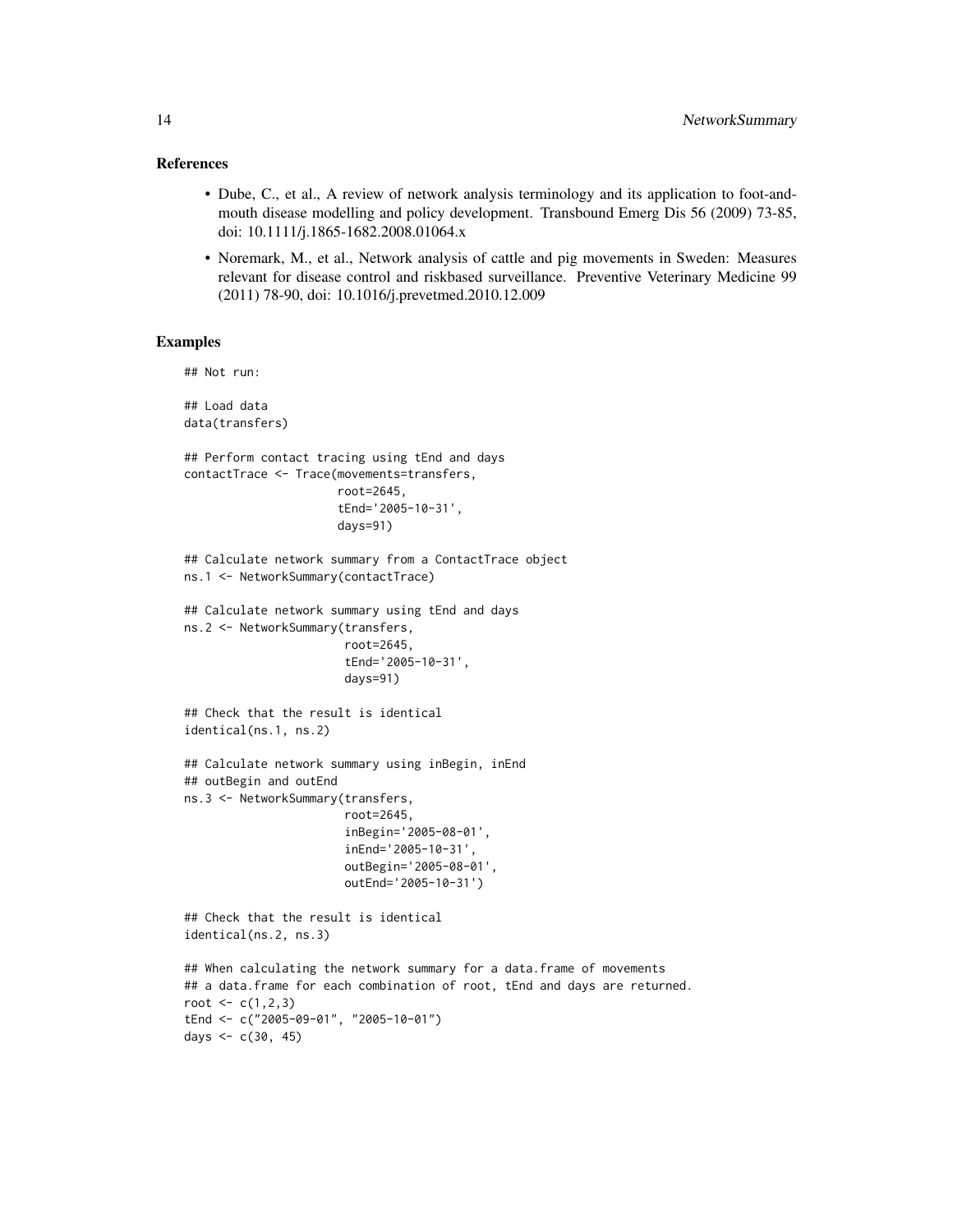#### <span id="page-14-0"></span>OutDegree 25 and 25 and 26 and 26 and 26 and 26 and 26 and 26 and 26 and 26 and 26 and 26 and 26 and 26 and 26

```
## The network summary are calculated at the following
## 12 combinations.
## root = 1, tEnd = "2005-09-01", days = 30
## root = 1, tEnd = "2005-09-01", days = 45
## root = 1, tEnd = "2005-10-01", days = 30
## root = 1, tEnd = "2005-10-01", days = 45
## root = 2, tEnd = "2005-09-01", days = 30
## root = 2, tEnd = "2005-09-01", days = 45
## root = 2, tEnd = "2005-10-01", days = 30
## root = 2, tEnd = "2005-10-01", days = 45
## root = 3, tEnd = "2005-09-01", days = 30
## root = 3, tEnd = "2005-09-01", days = 45
## root = 3, tEnd = "2005-10-01", days = 30
## root = 3, tEnd = "2005-10-01", days = 45
NetworkSummary(transfers, root, tEnd, days)
## Create a network summary for all included herds
## First extract all source and destination from the dataset
root <- sort(unique(c(transfers$source,
                      transfers$destination)))
## Perform contact tracing using tEnd and days
result.1 <- NetworkSummary(transfers,
                           root=root,
                           tEnd='2005-10-31',
                           days=90)
## Perform contact tracing using inBegin, inEnd, outBegin and outEnd.
result.2 <- NetworkSummary(transfers,
                           root=root,
                           inBegin=rep('2005-08-02', length(root)),
                           inEnd=rep('2005-10-31', length(root)),
                           outBegin=rep('2005-08-02', length(root)),
                           outEnd=rep('2005-10-31', length(root)))
```
## End(Not run)

OutDegree OutDegree

# Description

The number of herds with direct movements of animals from the root herd during the defined time window used for tracing

#### Usage

OutDegree(x, ...) ## S4 method for signature 'Contacts'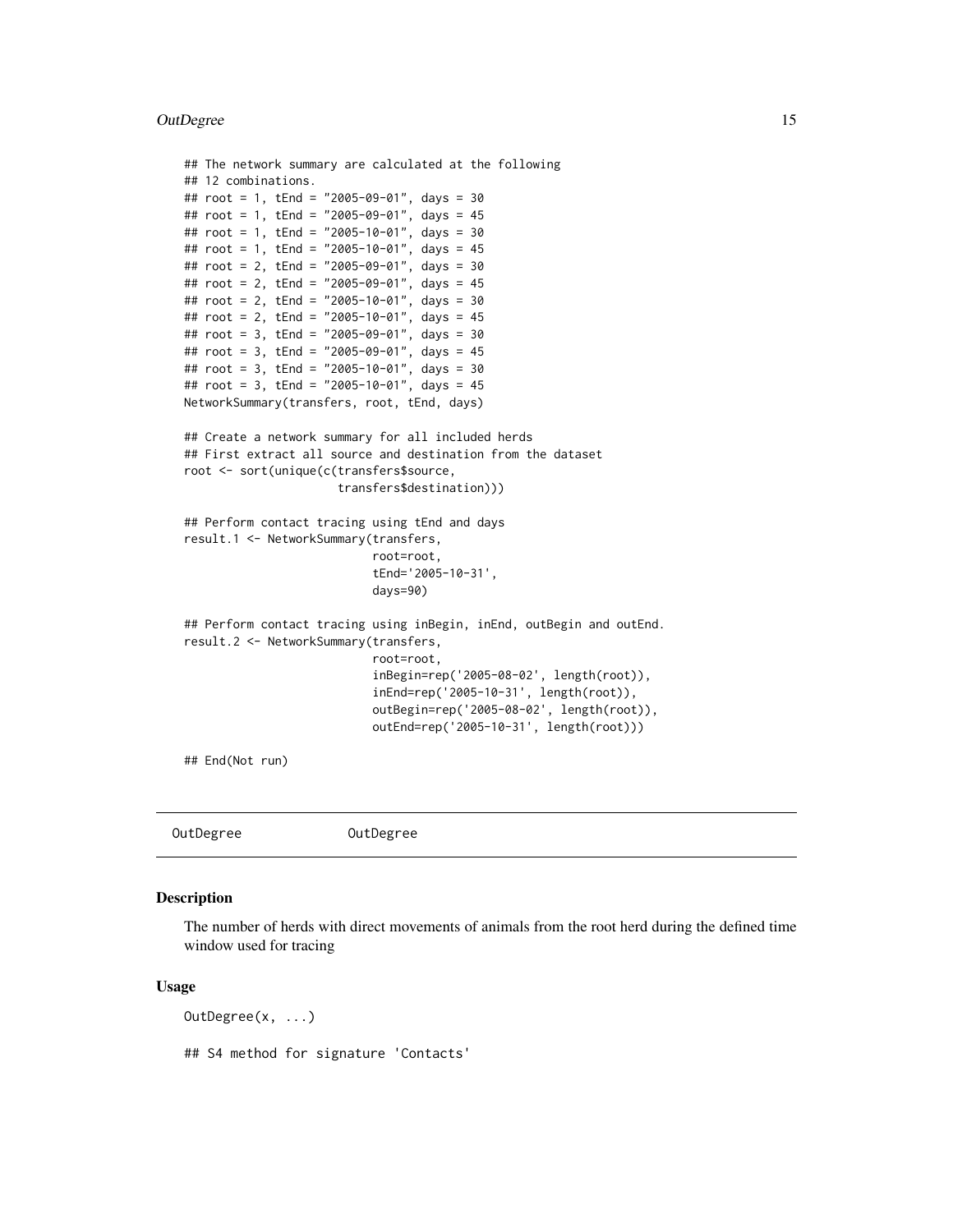```
OutDegree(x)
## S4 method for signature 'ContactTrace'
OutDegree(x)
## S4 method for signature 'data.frame'
OutDegree(x, root, tEnd = NULL, days = NULL,
  outBegin = NULL, outEnd = NULL)
```
# Arguments

| x        | a ContactTrace object, or a list of ContactTrace objects or a data. frame with<br>movements of animals between holdings, see Trace for details. |
|----------|-------------------------------------------------------------------------------------------------------------------------------------------------|
| $\cdots$ | Additional arguments to the method                                                                                                              |
| root     | vector of roots to calculate outdegree for.                                                                                                     |
| tEnd     | the last date to include outgoing movements. Defaults to NULL                                                                                   |
| days     | the number of previous days before tEnd to include outgoing movements. De-<br>faults to NULL                                                    |
| outBegin | the first date to include outgoing movements. Defaults to NULL                                                                                  |
| outEnd   | the last date to include outgoing movements. Defaults to NULL                                                                                   |
|          |                                                                                                                                                 |

#### Details

The time period used for OutDegree can either be specified using tEnd and days or outBegin and outEnd.

If using tEnd and days, the time period for outgoing contacts ends at tEnd and starts at days prior to tEnd. The outdegree will be calculated for each combination of root, tEnd and days.

An alternative way is to use outBegin and outEnd. The time period for outgoing contacts starts at outBegin and ends at outEndDate. The vectors root outBegin, outEnd must have the same lengths and the outdegree will be calculated for each index of them.

The movements in OutDegree is a data.frame with the following columns:

source an integer or character identifier of the source holding.

destination an integer or character identifier of the destination holding.

t the Date of the transfer

id an optional character vector with the identity of the animal.

n an optional numeric vector with the number of animals moved.

category an optional character or factor with category of the animal e.g. Cattle.

# Value

A data.frame with the following columns:

root The root of the contact tracing

outBegin The first date to include outgoing movements

<span id="page-15-0"></span>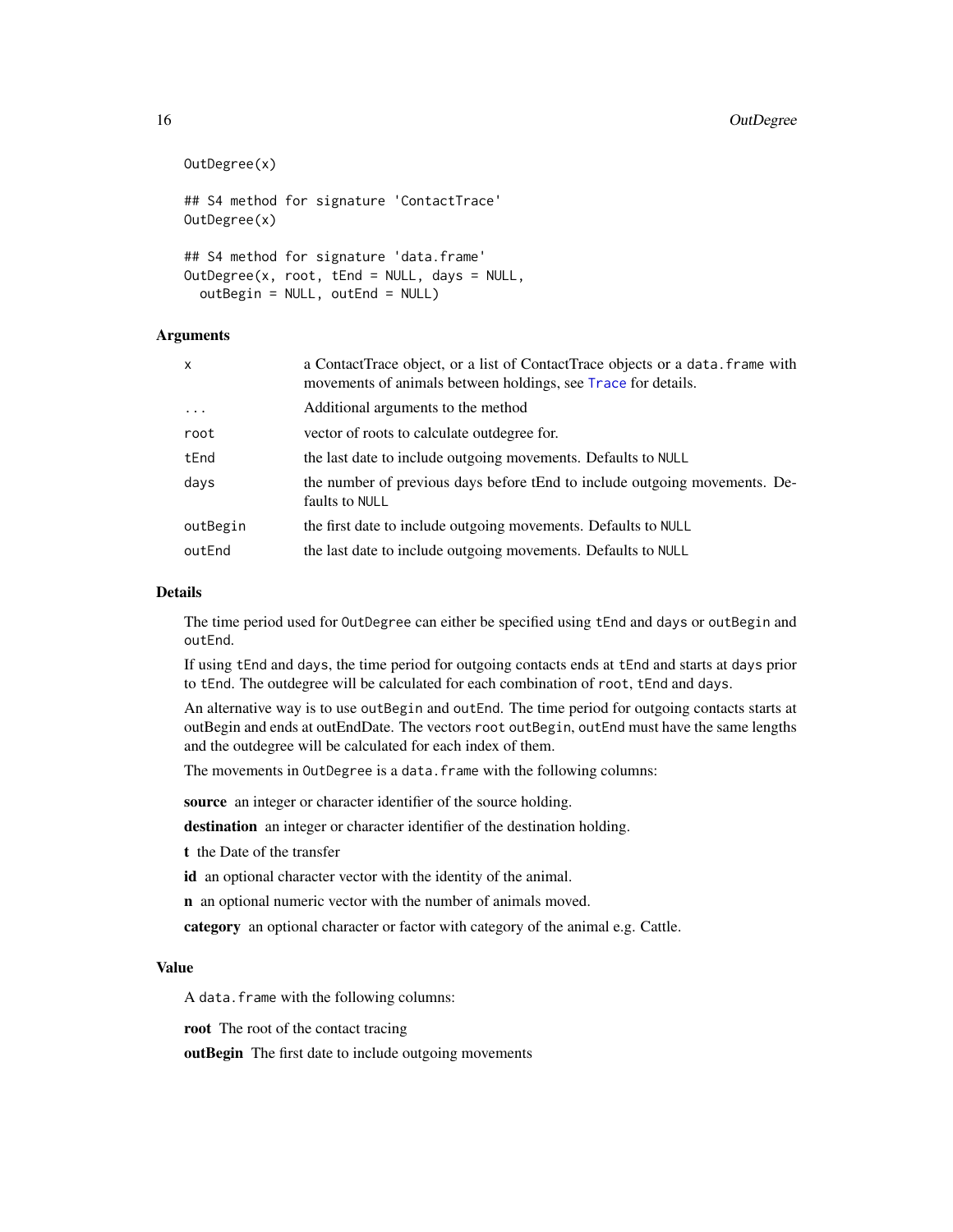#### <span id="page-16-0"></span>OutDegree 2012 17

outEnd The last date to include outgoing movements

outDays The number of days in the interval outBegin to outEnd

outDegree The [OutDegree](#page-14-1) of the root within the time-interval

# Methods

signature( $x =$  "ContactTrace") Get the OutDegree of a ContactTrace object.

signature( $x =$  "data.frame") Get the OutDegree for a data.frame with movements, see details and examples.

#### References

- Dube, C., et al., A review of network analysis terminology and its application to foot-andmouth disease modelling and policy development. Transbound Emerg Dis 56 (2009) 73-85, doi: 10.1111/j.1865-1682.2008.01064.x
- Noremark, M., et al., Network analysis of cattle and pig movements in Sweden: Measures relevant for disease control and riskbased surveillance. Preventive Veterinary Medicine 99 (2011) 78-90, doi: 10.1016/j.prevetmed.2010.12.009

#### See Also

[NetworkSummary](#page-11-1)

#### Examples

## Not run:

## Load data data(transfers)

```
## Perform contact tracing using tEnd and days
contactTrace <- Trace(movements=transfers,
                      root=2645,
                      tEnd='2005-10-31',
```

```
days=91)
```
## Calculate outdegree from a ContactTrace object od.1 <- OutDegree(contactTrace)

```
## Calculate outdegree using tEnd and days
od.2 <- OutDegree(transfers,
                 root=2645,
                  tEnd='2005-10-31',
                  days=91)
```

```
## Check that the result is identical
identical(od.1, od.2)
```
## Calculate outdegree for all included herds ## First extract all source and destination from the dataset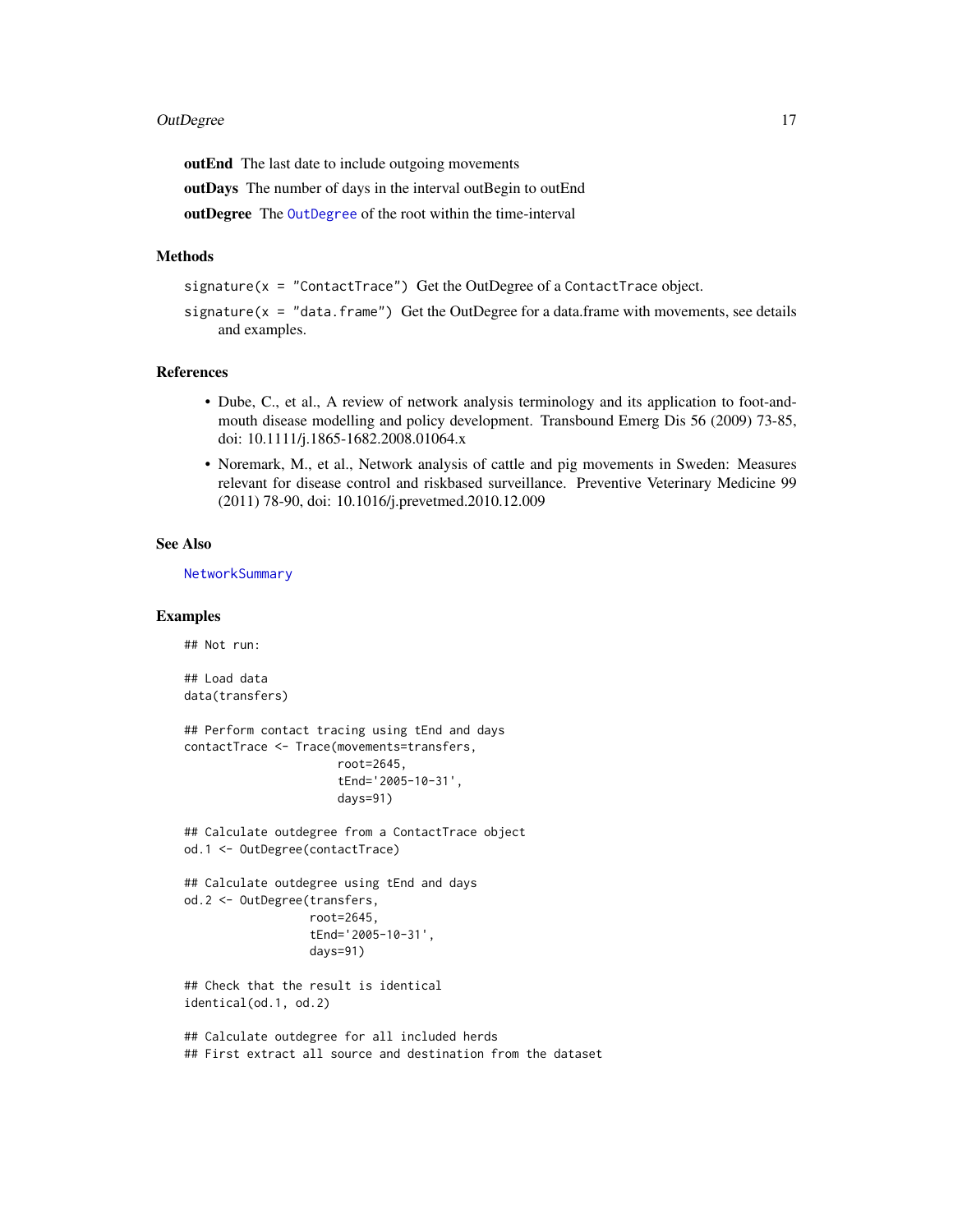```
root <- sort(unique(c(transfers$source,
                      transfers$destination)))
## Calculate outdegree
result <- OutDegree(transfers,
                    root=root,
                    tEnd='2005-10-31',
                    days=91)
## End(Not run)
```
<span id="page-17-1"></span>OutgoingContactChain OutgoingContactChain

# Description

The outgoing contact chain is the number of holdings in the network of direct and indirect contacts from the root holding, with regard to temporal and order of the contacts during the defined time window used for contact tracing.

# Usage

```
OutgoingContactChain(x, ...)
## S4 method for signature 'Contacts'
OutgoingContactChain(x)
## S4 method for signature 'ContactTrace'
OutgoingContactChain(x)
## S4 method for signature 'data.frame'
OutgoingContactChain(x, root, tEnd = NULL,
  days = NULL, outBegin = NULL, outEnd = NULL)
```
# Arguments

| x        | a ContactTrace object, or a list of ContactTrace objects or a data. frame with<br>movements of animals between holdings, see Trace for details. |
|----------|-------------------------------------------------------------------------------------------------------------------------------------------------|
| $\ddots$ | Additional arguments to the method                                                                                                              |
| root     | vector of roots to calculate outgoing contact chain for.                                                                                        |
| tEnd     | the last date to include outgoing movements. Defaults to NULL                                                                                   |
| days     | the number of previous days before tEnd to include outgoing movements. De-<br>faults to NULL                                                    |
| outBegin | the first date to include outgoing movements. Defaults to NULL                                                                                  |
| outEnd   | the last date to include outgoing movements. Defaults to NULL                                                                                   |

<span id="page-17-0"></span>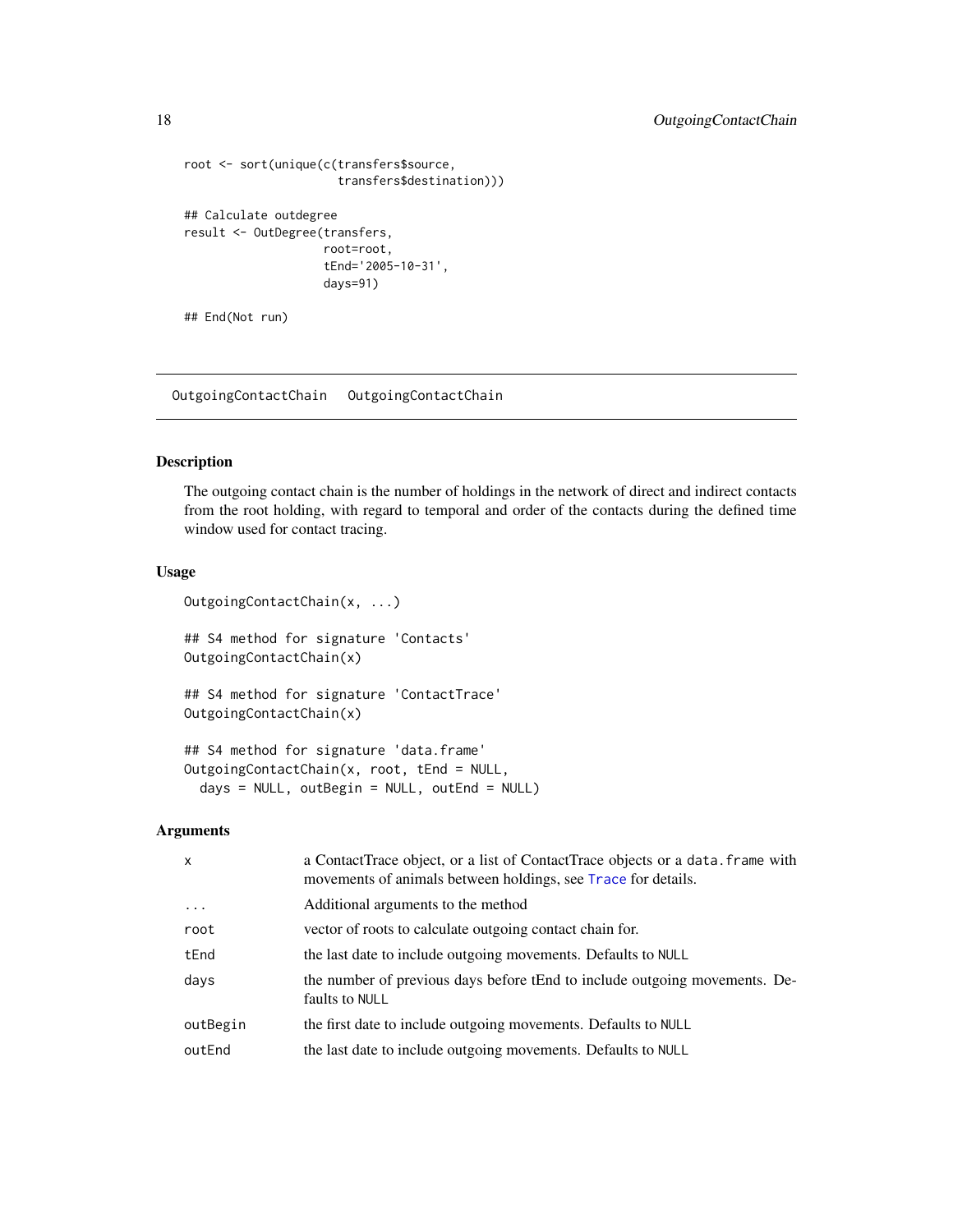#### <span id="page-18-0"></span>Value

A data.frame with the following columns:

root The root of the contact tracing

outBegin The first date to include outgoing movements

outEnd The last date to include outgoing movements

outDays The number of days in the interval outBegin to outEnd

outDegree The [OutgoingContactChain](#page-17-1) of the root within the time-interval

#### Methods

```
signature(x = "ContactTrace") Get the OutgoingContactChain of a ContactTrace object.
```
signature( $x = "data.f$ rame") Get the OutgoingContactChain for a data.frame with movements, see examples.

# References

- Dube, C., et al., A review of network analysis terminology and its application to foot-andmouth disease modelling and policy development. Transbound Emerg Dis 56 (2009) 73-85, doi: 10.1111/j.1865-1682.2008.01064.x
- Noremark, M., et al., Network analysis of cattle and pig movements in Sweden: Measures relevant for disease control and riskbased surveillance. Preventive Veterinary Medicine 99 (2011) 78-90, doi: 10.1016/j.prevetmed.2010.12.009

#### See Also

**[NetworkSummary](#page-11-1)** 

#### Examples

```
## Not run:
## Load data
data(transfers)
```
## Perform contact tracing using tEnd and days contactTrace <- Trace(movements=transfers, root=2645, tEnd='2005-10-31', days=91)

## Calculate outgoing contact chain from a ContactTrace object oc.1 <- OutgoingContactChain(contactTrace)

```
## Calculate outgoing contact chain using tEnd and days
oc.2 <- OutgoingContactChain(transfers,
                            root=2645,
                            tEnd='2005-10-31',
                            days=91)
```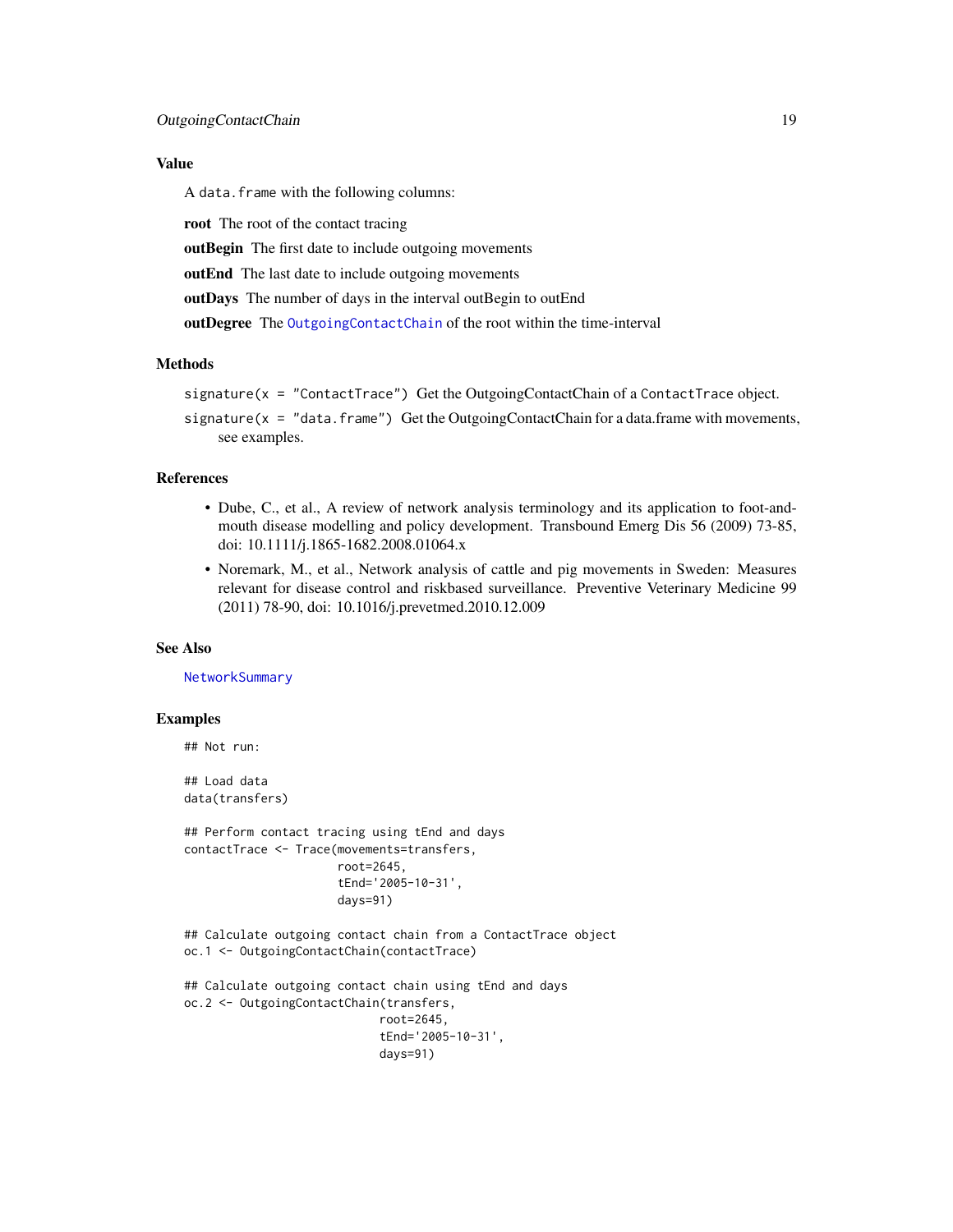```
## Check that the result is identical
identical(oc.1, oc.2)
## Calculate outgoing contact chain for all included herds
## First extract all source and destination from the dataset
root <- sort(unique(c(transfers$source,
                      transfers$destination)))
## Calculate outgoing contact chain
result <- OutgoingContactChain(transfers,
                               root=root,
                               tEnd='2005-10-31',
                               days=91)
## End(Not run)
```
plot-methods *plot,-method*

#### Description

The contact structure can be visualized graphically with a plot. The plot gives an overview of the number of ingoing and outgoing holdings connected to the root holding. The black node is the root holding and all white nodes represent holdings that are direct or indirect holdings with ingoing contacts to root. Grey nodes represent holdings that are direct or indirect holdings with outgoing contacts from root.

#### Usage

```
## S4 method for signature 'ContactTrace'
plot(x, y, \ldots)
```
#### Arguments

| X.      | The ContactTrace object to plot         |
|---------|-----------------------------------------|
|         | Not used                                |
| $\cdot$ | Additional arguments affecting the plot |

#### References

- Dube, C., et al., A review of network analysis terminology and its application to foot-andmouth disease modelling and policy development. Transbound Emerg Dis 56 (2009) 73-85, doi: 10.1111/j.1865-1682.2008.01064.x
- Noremark, M., et al., Network analysis of cattle and pig movements in Sweden: Measures relevant for disease control and riskbased surveillance. Preventive Veterinary Medicine 99 (2011) 78-90, doi: 10.1016/j.prevetmed.2010.12.009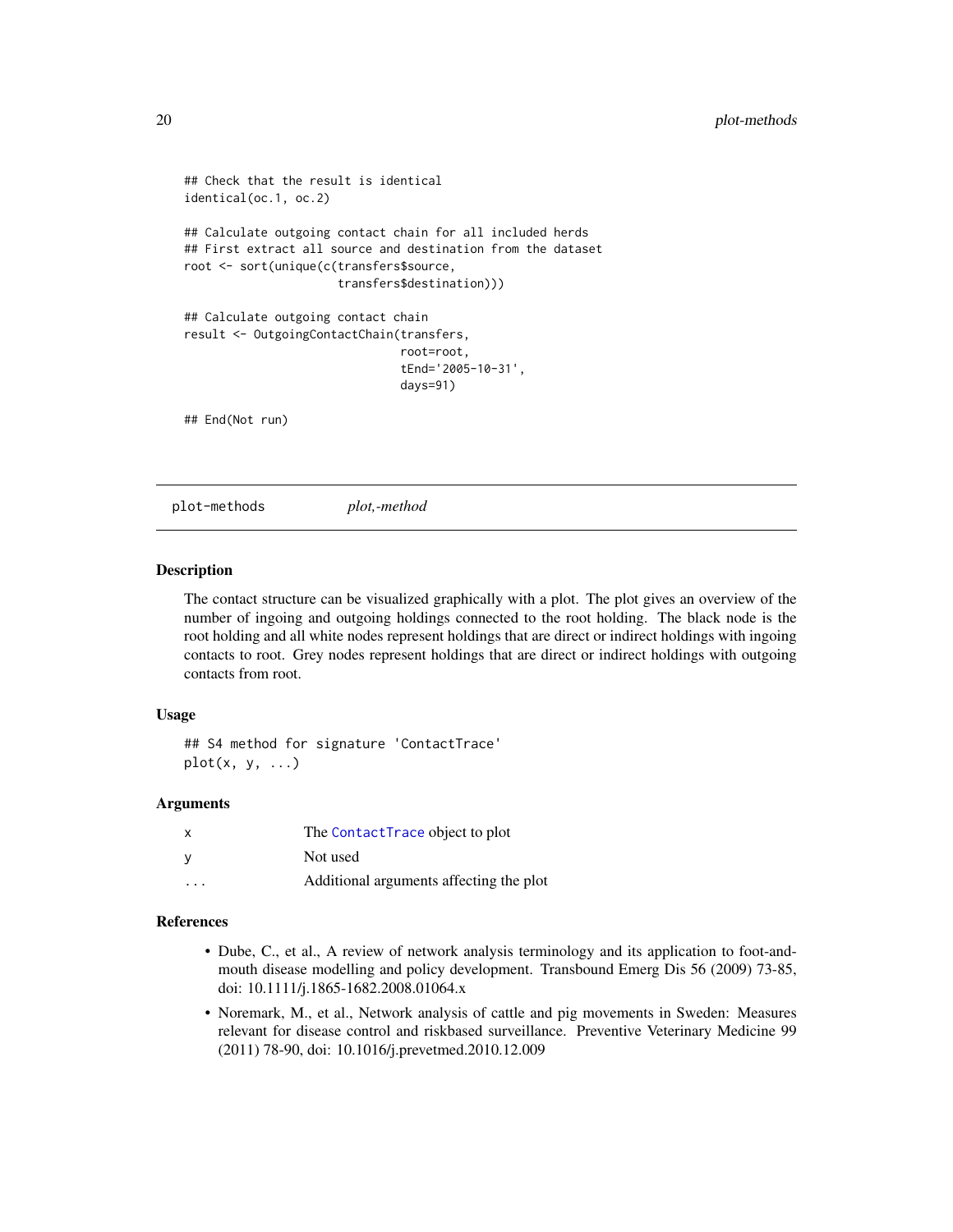#### <span id="page-20-0"></span>Report 21

#### See Also

[show](#page-25-1).

# Examples

```
## Not run:
## Load data
data(transfers)
## Perform contact tracing
contactTrace <- Trace(movements=transfers,
                      root=2645,
                      tEnd='2005-10-31',
                      days=90)
## Plot in- and outgoing contact chain for the root 2645
plot(contactTrace)
## End(Not run)
```
Report *Generate a contact tracing* Report

### Description

EpiContatTrace contains report templates to generate pdf- or html reports for the farm specific contacts. These reports can be useful for hands-on disease tracing in the field. The templates are used by Sweave and can be adapted by the end user. However, in the default setting the report has the following layout; first the contacts are visualised graphically in a plot, as to give an immediate signal to the reader of the report of the number of contacts. In the following, the contact data are presented with different levels of detail split by ingoing and outgoing contacts. The first includes collapsed data and the sequential contact structure at group level (i.e. no information on individuals or dates). In this summary, the sequential structure of each part of the chain is included, and a holding that appears in several different parts of the chain can therefore be included more than once in the summary. The reason for this is to facilitate sequential tracing and getting an overview of each part of the chain. After the summary all details of all contacts included in the contact chains is presented, i.e. date of contact and data on individual level when available. To generate pdf files a TeX installation must exist to compile the latex file. The report is saved in the working directory with the name of the root as filename.

#### Usage

Report(object, ...)

## S4 method for signature 'ContactTrace'  $Report(object, format = c("html", "pdf"),$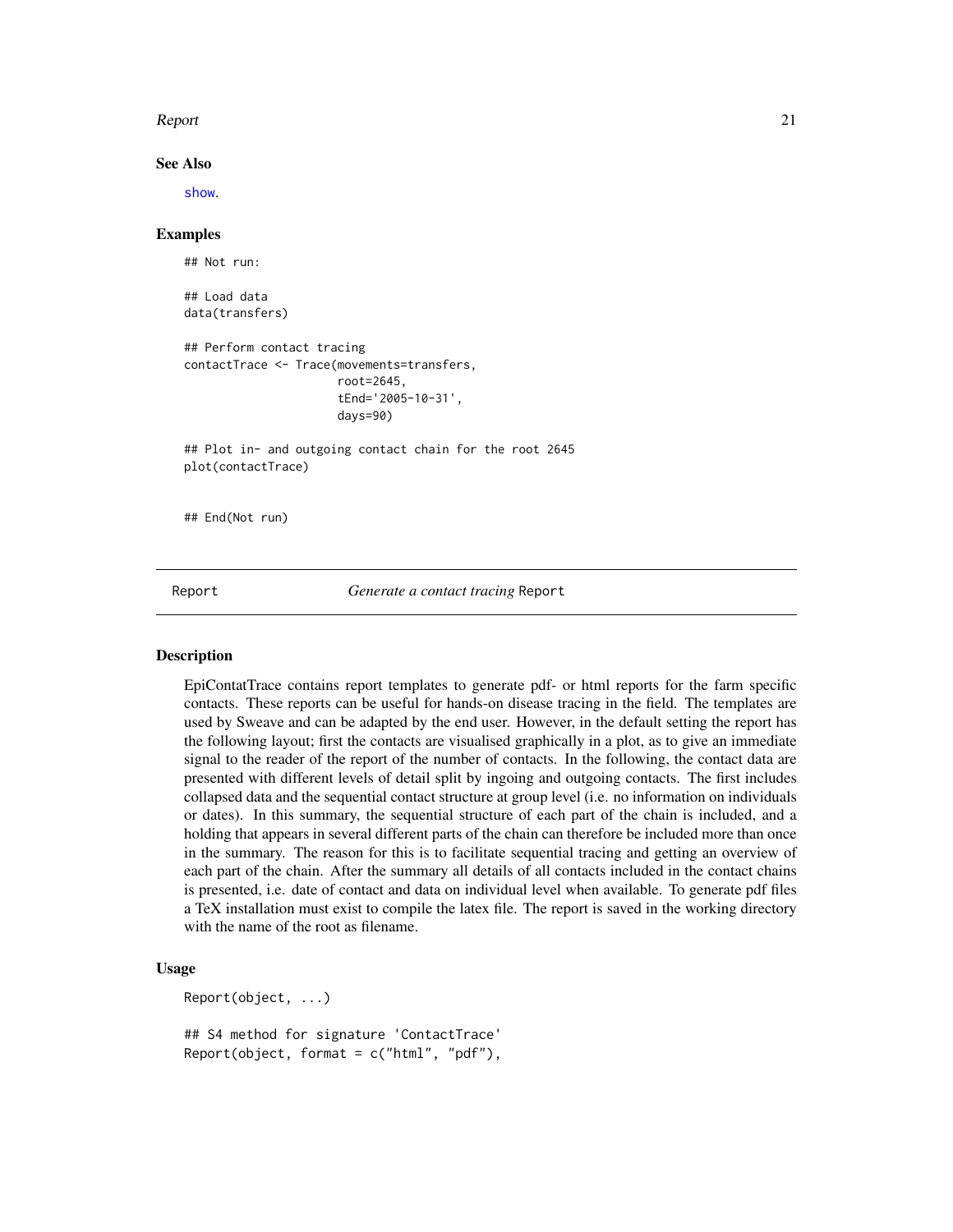```
template = NULL)
```
## S4 method for signature 'list' Report(object, format =  $c("html", "pdf")$ , template = NULL)

#### Arguments

| object    | the object                                                                 |
|-----------|----------------------------------------------------------------------------|
| $\ddotsc$ | Additional arguments to the method                                         |
| format    | the format to use, can be either 'html' or 'pdf'. The default is 'html'    |
| template  | the Sweave template file to use. If none is provided, the default is used. |

# Methods

signature(object = "ContactTrace") Generate a report for a ContactTrace object. signature(object = "list") Generate reports for a list of ContactTrace objects.

# Note

Plots are not supported in version 0.8.6 since igraph0 has been archived. We intend to resolve the issue in a future version. Install version 0.8.5 and igraph0 manually from the archive if plots are required. See section 6.3 in 'R Installation and Administration' on how to install packages from source.

# References

- Dube, C., et al., A review of network analysis terminology and its application to foot-andmouth disease modelling and policy development. Transbound Emerg Dis 56 (2009) 73-85, doi: 10.1111/j.1865-1682.2008.01064.x
- Noremark, M., et al., Network analysis of cattle and pig movements in Sweden: Measures relevant for disease control and riskbased surveillance. Preventive Veterinary Medicine 99 (2011) 78-90, doi: 10.1016/j.prevetmed.2010.12.009
- Friedrich Leisch. Sweave: Dynamic generation of statistical reports using literate data analysis. In Wolfgang Hardle and Bernd Ronz, editors, Compstat 2002 - Proceedings in Computational Statistics, pages 575-580. Physica Verlag, Heidelberg, 2002. ISBN 3-7908-1517-9.

# See Also

Sweave, texi2pdf.

#### Examples

```
## Not run:
## Load data
data(transfers)
```
## Perform contact tracing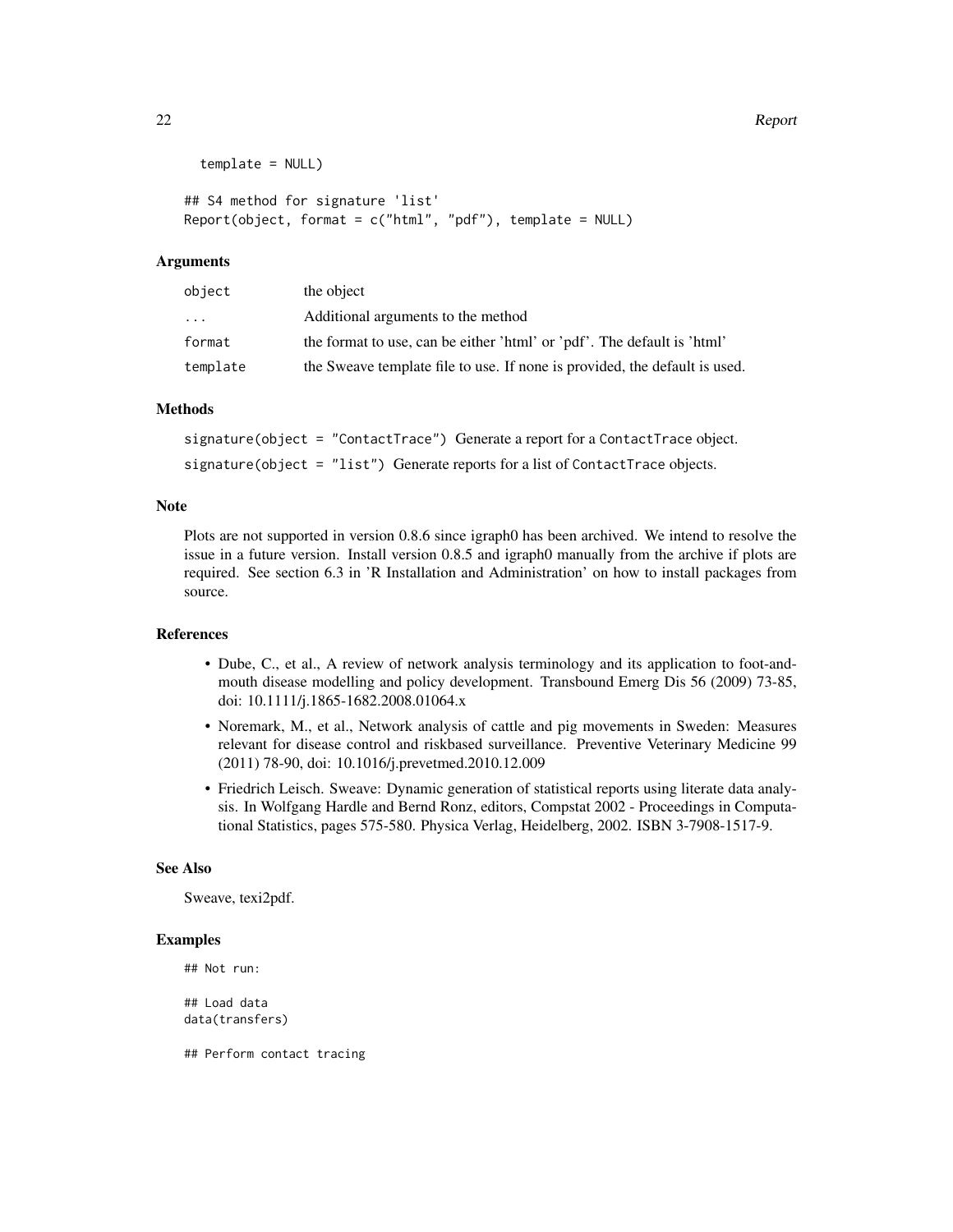# <span id="page-22-0"></span>ReportObject 23

```
contactTrace <- Trace(movements=transfers,
                      root=2645,
                      tEnd='2005-10-31',
                      days=90)
## Generate an html report showing details of the contact tracing for
## root 2646.
## Note: Creates the files 2645.html and 2645.png in the working
## directory.
Report(contactTrace)
## It's possible to generate reports for a list of ContactTrace objects.
## Perform contact tracing for ten of the included herds
root <- sort(unique(c(transfers$source, transfers$destination)))[1:10]
## Perform contact tracing
contactTrace <- Trace(movements=transfers,
                      root=root,
                      tEnd='2005-10-31',
                      days=90)
## Generate reports
## Note: Creates the files 1.html, 2.html, ..., 10.html and
## 1.png, 2.png, ..., 10.png in the working directory
Report(contactTrace)
## End(Not run)
```
ReportObject *Get current* ContactTrace *object when generating a report*

#### **Description**

EpiContatTrace contains report templates to generate pdf- or html reports for the farm specific contacts. These reports can be useful for hands-on disease tracing in the field. The templates are used by Sweave and can be adapted by the end user. This method enables communication of the current ContactTrace object to the report.

#### Usage

```
ReportObject()
```
# Value

The current ContactTrace object when generating a report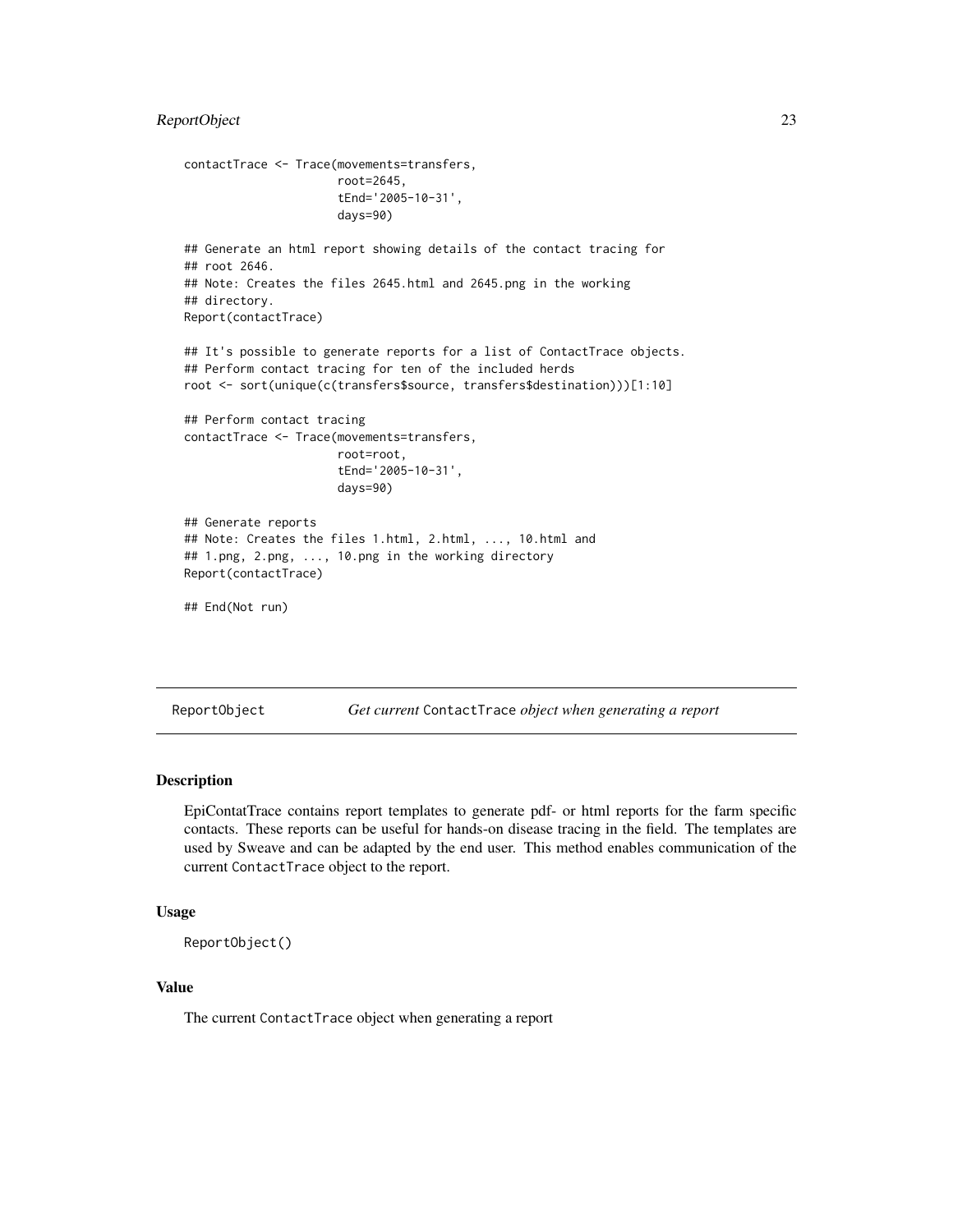<span id="page-23-0"></span>ShortestPaths ShortestPaths

# Description

Methods for function ShortestPaths in package EpiContactTrace to get the shortest distance from/to the root given by the contact tracing.

#### Usage

```
ShortestPaths(x, ...)
## S4 method for signature 'ContactTrace'
ShortestPaths(x)
## S4 method for signature 'data.frame'
ShortestPaths(x, root, tEnd = NULL, days = NULL,
  inBegin = NULL, inEnd = NULL, outBegin = NULL, outEnd = NULL)
```
#### Arguments

| $\mathsf{x}$ | a Contact Trace object, or a data. frame with movements of animals between<br>holdings, see Trace for details. |
|--------------|----------------------------------------------------------------------------------------------------------------|
| $\ddots$     | Additional arguments to the method                                                                             |
| root         | vector of roots to calculate shortest path for.                                                                |
| tEnd         | the last date to include ingoing movements. Defaults to NULL                                                   |
| days         | the number of previous days before tEnd to include ingoing movements. De-<br>faults to NULL                    |
| inBegin      | the first date to include ingoing movements. Defaults to NULL                                                  |
| inEnd        | the last date to include ingoing movements. Defaults to NULL                                                   |
| outBegin     | the first date to include outgoing movements. Defaults to NULL                                                 |
| outEnd       | the last date to include outgoing movements. Defaults to NULL                                                  |

#### Details

The contact tracing performs a depth first search starting at the root. The ShortestPaths gives the shortest distance from root at each node. The network tree structure given by the depth first search is shown by [show](#page-25-1).

# Value

A data.frame with the following columns:

root The root of the contact tracing

inBegin If the direction is ingoing, then inBegin equals inBegin in [Trace](#page-26-1) else NA.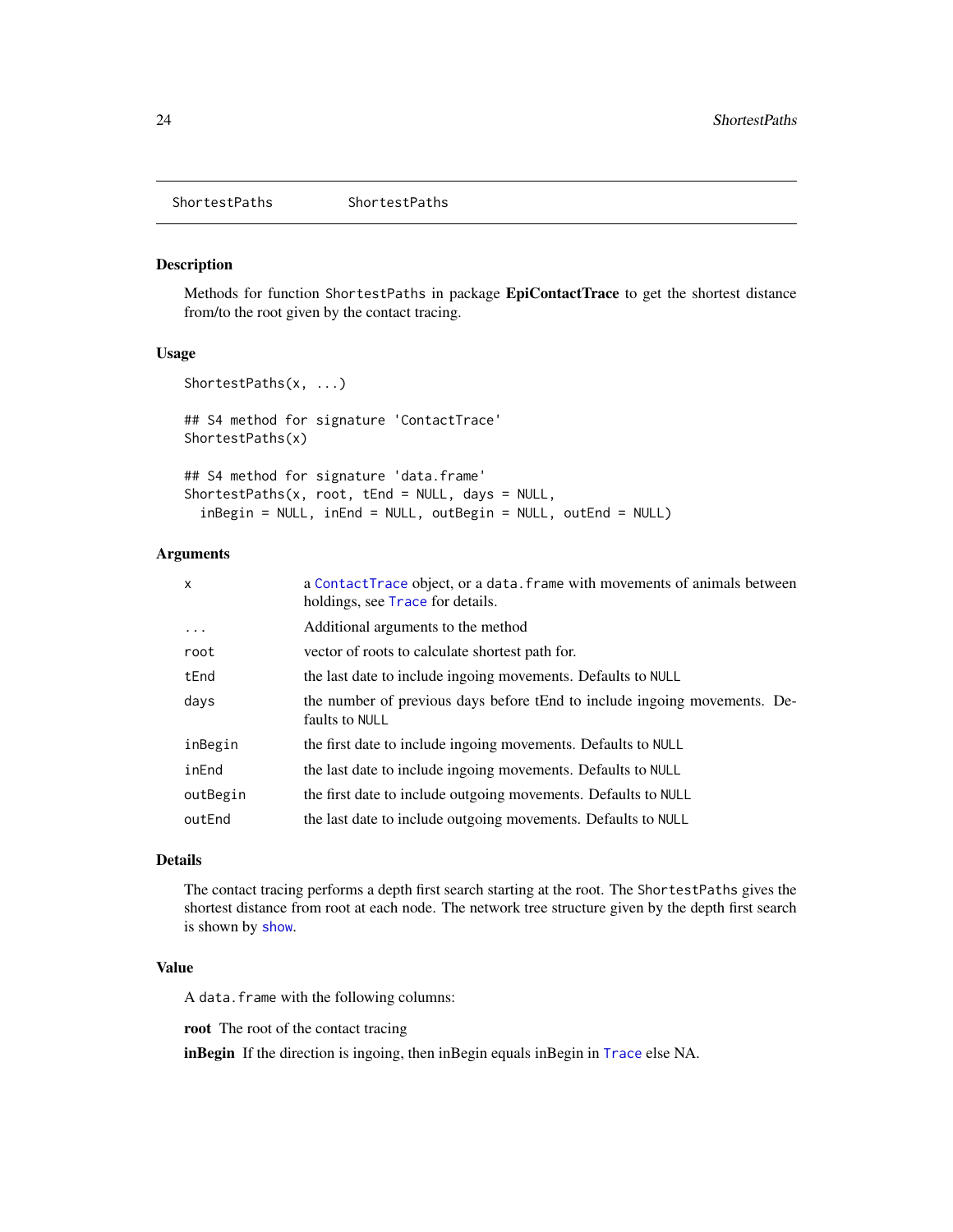#### <span id="page-24-0"></span>ShortestPaths 25

inEnd If the direction is ingoing, then inEnd equals inEnd in [Trace](#page-26-1) else NA.

outBegin If the direction is outgoing, then outBegin equals outBegin in [Trace](#page-26-1) else NA.

outEnd If the direction is outgoing, then outEnd equals outEnd in [Trace](#page-26-1) else NA.

direction If the direction is ingoing, then direction equals 'in' else 'out'

source The source of the contact at distance from root

destination The destination of the contact at distance from root

distance The shortest distance from/to root in the depth first search

#### Methods

signature(object = "ContactTrace") Get the shortest paths for the ingoing and outgoing Contacts of a ContactTrace object.

signature( $x = "data.f$ rame") Get the shortest paths for a data.frame with movements, see details and examples.

#### See Also

[show](#page-25-1) and [NetworkStructure](#page-9-1).

#### Examples

## Not run:

## Load data data(transfers)

## Perform contact tracing contactTrace <- Trace(movements=transfers, root=2645, tEnd='2005-10-31', days=90)

ShortestPaths(contactTrace)

## Calculate shortest paths for all included herds ## First extract all source and destination from the dataset root <- sort(unique(c(transfers\$source, transfers\$destination)))

sp <- ShortestPaths(transfers, root=root, tEnd='2005-10-31', days=90)

## End(Not run)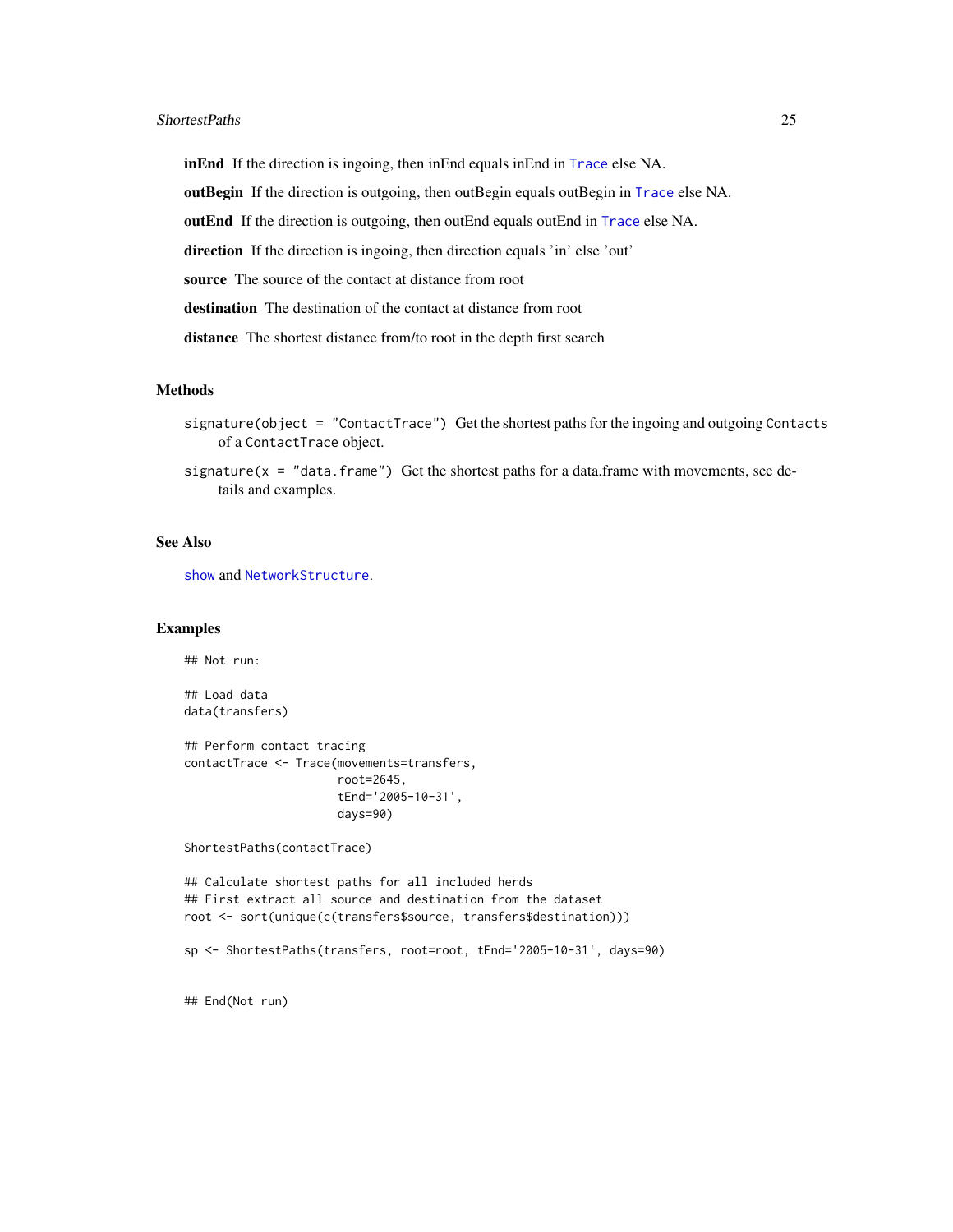<span id="page-25-0"></span>show-methods *Show*

#### <span id="page-25-1"></span>Description

Shows information of the time-window used for contact tracing and summary of network parameters. It also visualize the contact structure.

#### Usage

## S4 method for signature 'Contacts' show(object)

#### Arguments

object The [Contacts](#page-2-1) or [ContactTrace](#page-4-2) object

#### Value

None (invisible 'NULL').

#### Methods

signature(object = "Contacts") Show information for the Contacts object.

signature(object = "ContactTrace") Show information for the ingoing and outgoing Contacts of a ContactTrace object.

# References

- Dube, C., et al., A review of network analysis terminology and its application to foot-andmouth disease modelling and policy development. Transbound Emerg Dis 56 (2009) 73-85, doi: 10.1111/j.1865-1682.2008.01064.x
- Noremark, M., et al., Network analysis of cattle and pig movements in Sweden: Measures relevant for disease control and riskbased surveillance. Preventive Veterinary Medicine 99 (2011) 78-90, doi: 10.1016/j.prevetmed.2010.12.009

#### Examples

```
## Not run:
## Load data
data(transfers)
## Perform contact tracing
contactTrace <- Trace(movements=transfers,
                      root=2645,
                      tEnd='2005-10-31',
                      days=90)
```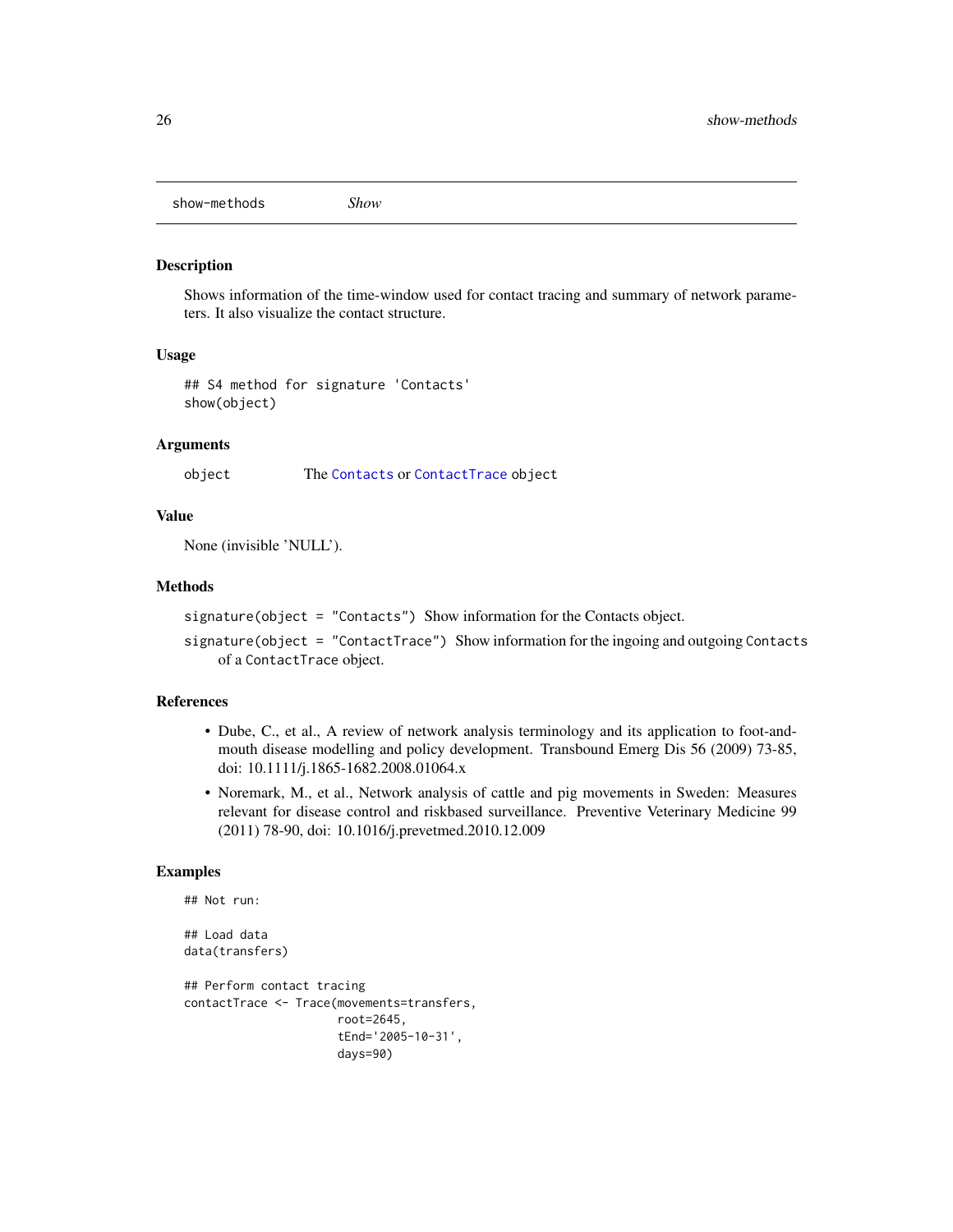#### <span id="page-26-0"></span>Trace 27

show(contactTrace)

## End(Not run)

<span id="page-26-1"></span>

Trace *Trace Contacts.*

#### Description

Contact tracing for a specied node(s) (root) during a specfied time period. The time period is divided into two parts, one for ingoing contacts and one for outgoing contacts.

#### Usage

Trace(movements, root, tEnd = NULL, days = NULL, inBegin = NULL, inEnd = NULL, outBegin = NULL, outEnd = NULL, maxDistance = NULL)

#### **Arguments**

| movements   | a data. frame data. frame with movements, see details.                                                                      |
|-------------|-----------------------------------------------------------------------------------------------------------------------------|
| root        | vector of roots to perform contact tracing for.                                                                             |
| tEnd        | the last date to include ingoing and outgoing movements. Defaults to NULL                                                   |
| days        | the number of previous days before tEnd to include ingoing and outgoing move-<br>ments. Defaults to NULL                    |
| inBegin     | the first date to include ingoing movements. Defaults to NULL                                                               |
| inEnd       | the last date to include ingoing movements. Defaults to NULL                                                                |
| outBegin    | the first date to include outgoing movements. Defaults to NULL                                                              |
| outEnd      | the last date to include outgoing movements. Defaults to NULL                                                               |
| maxDistance | stop contact tracing at maxDistance (inclusive) from root. Default is NULL i.e.<br>don't use the maxDistance stop criteria. |

#### Details

The time period used for Trace can either be specified using tEnd and days or inBegin, inEnd, outBegin and outEnd.

If using tEnd and days, the time period for ingoing and outgoing contacts ends at tEnd and starts at days prior to tEnd. The tracing will be performed for each combination of root, tEnd and days.

An alternative way is to use inBegin, inEnd, outBegin and outEnd. The time period for ingoing contacts starts at inBegin and ends at inEndDate. For outgoing contacts the time period starts at outBegin and ends at outEnd. The vectors root inBegin, inEnd, outBegin and outEnd must have the same lengths and the tracing will be performed for each index of them.

The argument movements in Trace is a data. frame with the following columns:

source an integer or character identifier of the source holding.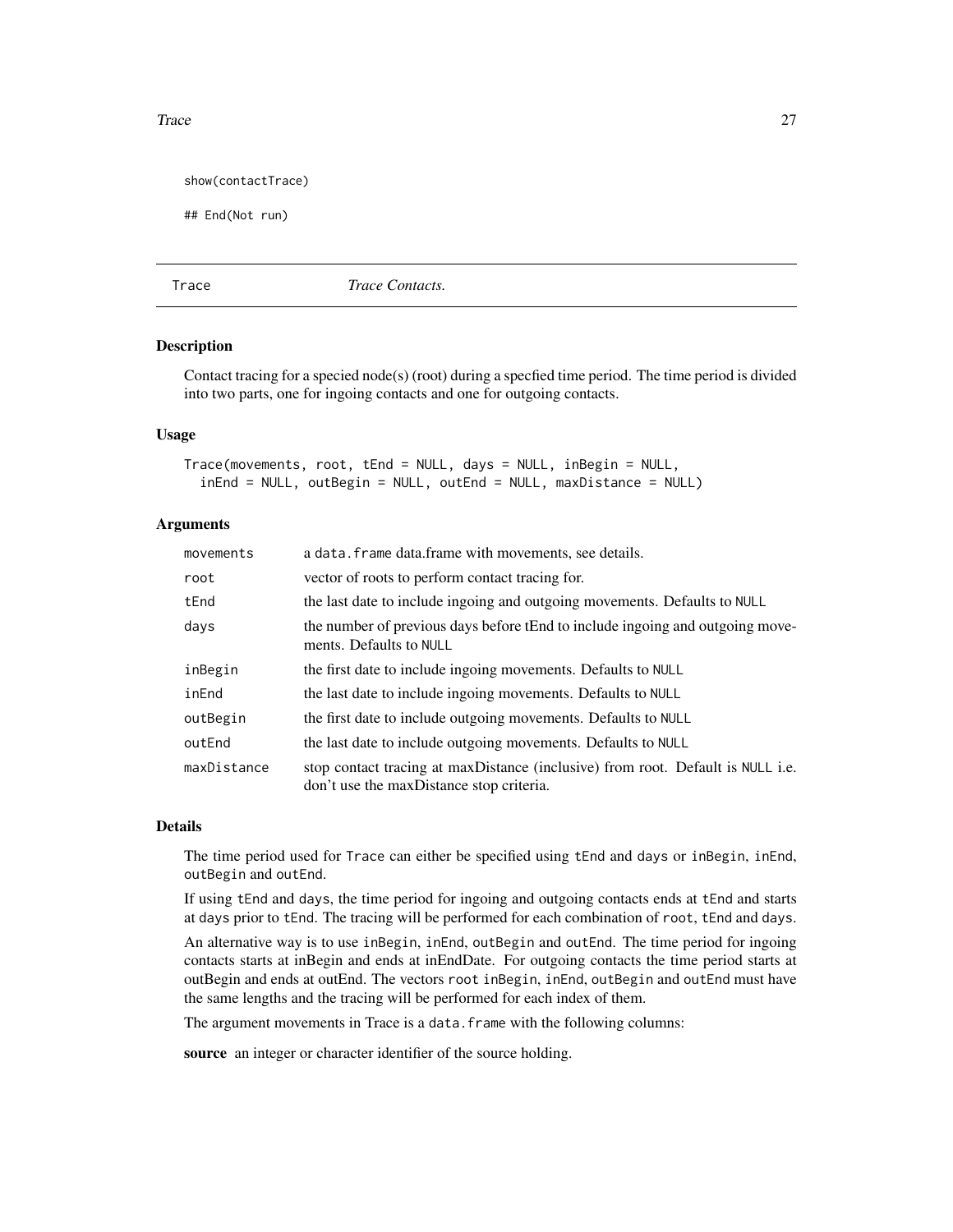destination an integer or character identifier of the destination holding.

t the Date of the transfer

id an optional character vector with the identity of the animal.

n an optional numeric vector with the number of animals moved.

category an optional character or factor with category of the animal e.g. Cattle.

#### References

- Dube, C., et al., A review of network analysis terminology and its application to foot-andmouth disease modelling and policy development. Transbound Emerg Dis 56 (2009) 73-85, doi: 10.1111/j.1865-1682.2008.01064.x
- Noremark, M., et al., Network analysis of cattle and pig movements in Sweden: Measures relevant for disease control and riskbased surveillance. Preventive Veterinary Medicine 99 (2011) 78-90, doi: 10.1016/j.prevetmed.2010.12.009

#### Examples

```
## Not run:
## Load data
```

```
data(transfers)
```

```
## Perform contact tracing using tEnd and days
trace.1 <- Trace(movements=transfers,
                 root=2645,
                 tEnd='2005-10-31',
                 days=91)
```

```
## Perform contact tracing using inBegin, inEnd
## outBegin and outEnd
trace.2 <- Trace(movements=transfers,
                 root=2645,
```

```
inBegin='2005-08-01',
inEnd='2005-10-31',
outBegin='2005-08-01',
outEnd='2005-10-31')
```
## Check that the result is identical identical(trace.1, trace.2)

```
## Show result of contact tracing
show(trace.1)
```

```
## Create a network summary for all included herds
## First extract all source and destination from the dataset
root <- sort(unique(c(transfers$source,
                      transfers$destination)))
```

```
## Perform contact tracing using tEnd and days.
trace.3 <- Trace(movements=transfers,
```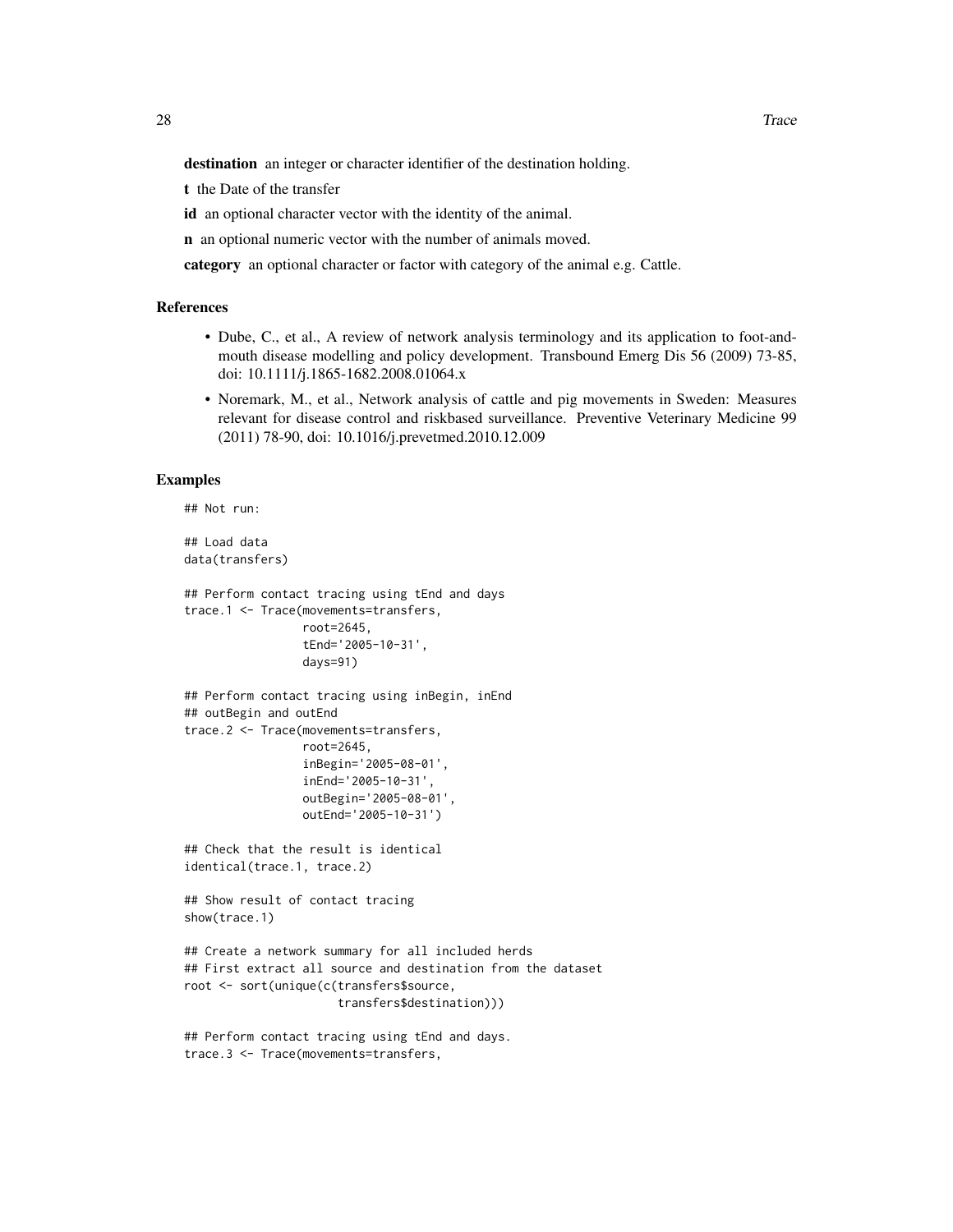#### <span id="page-28-0"></span>transfers 29

```
root=root,
                 tEnd='2005-10-31',
                 days=91)
## Perform contact tracing using inBegin, inEnd
## outBegin and outEnd
trace.4 <- Trace(movements=transfers,
                 root=root,
                 inBegin=rep('2005-08-01', length(root)),
                 inEnd=rep('2005-10-31', length(root)),
                 outBegin=rep('2005-08-01', length(root)),
                 outEnd=rep('2005-10-31', length(root)))
## Check that the result is identical
identical(trace.3, trace.4)
NetworkSummary(trace.3)
## End(Not run)
```
transfers *Movement Example Data*

#### Description

Movement data included in the package. The data contains fictitious example data of cattle movements during the period 2005-08-01 – 2005-10-31.

#### Usage

data(transfers)

#### Format

A data frame with 70190 observations on the following 6 variables.

source a numeric vector with the holding identifier of the source

destination a numeric vector with holding identifier of the destination.

- id a character vector with the identity of the animal. In this dataset an 5 character hexadecimal vector.
- t a Date of the transfers
- n a numeric vector with the number of animals moved. Always 1 in this dataset.

category a factor describing the category of the animal. Always Cattle in this dataset.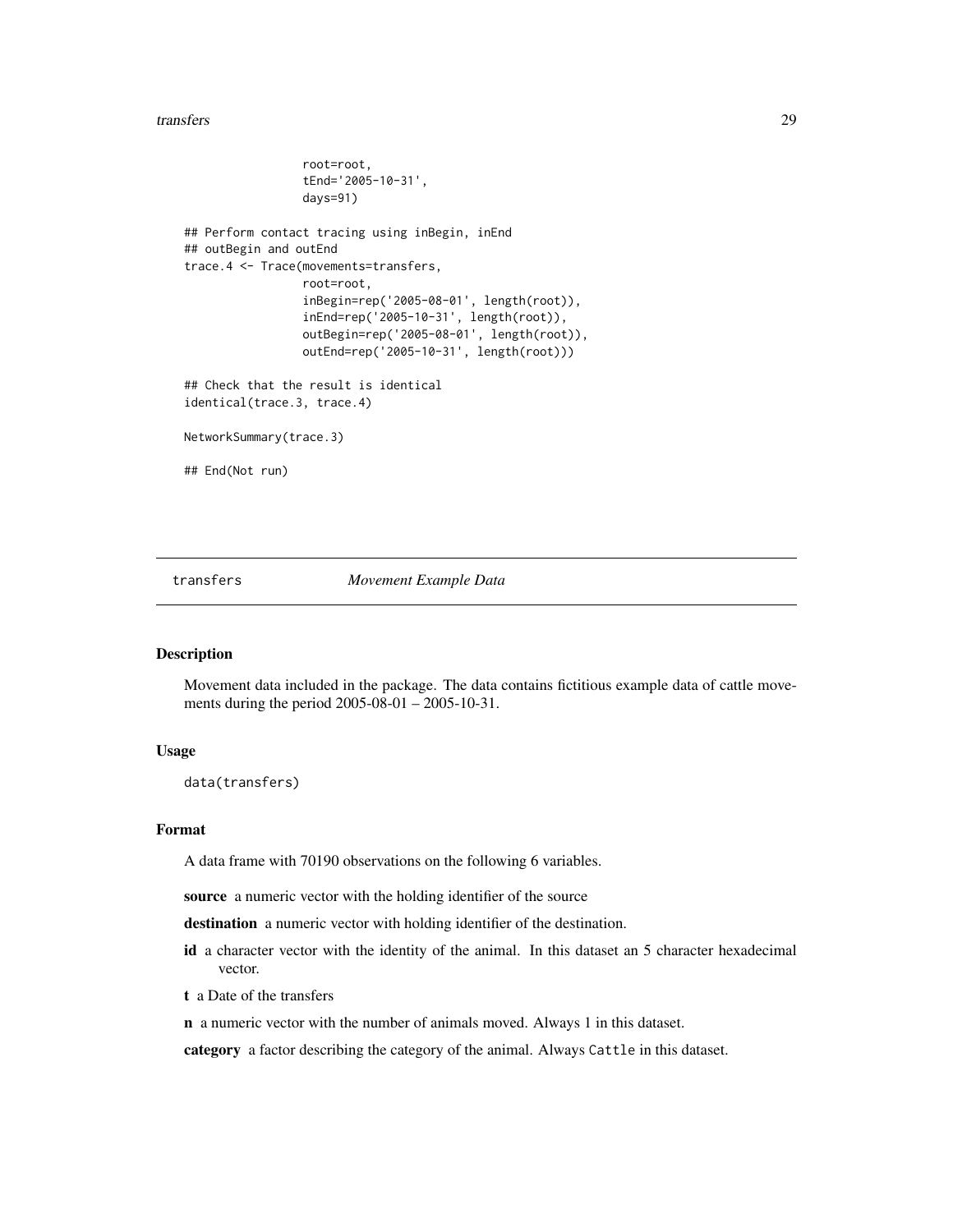30 transfers and the contract of the contract of the contract of the contract of the contract of the contract of the contract of the contract of the contract of the contract of the contract of the contract of the contract

# Examples

```
## Not run:
data(transfers)
contactTrace <- Trace(movements=transfers,
                     root=2645,
                     tEnd='2005-10-31',
                     days=90)
show(contactTrace)
```
## End(Not run)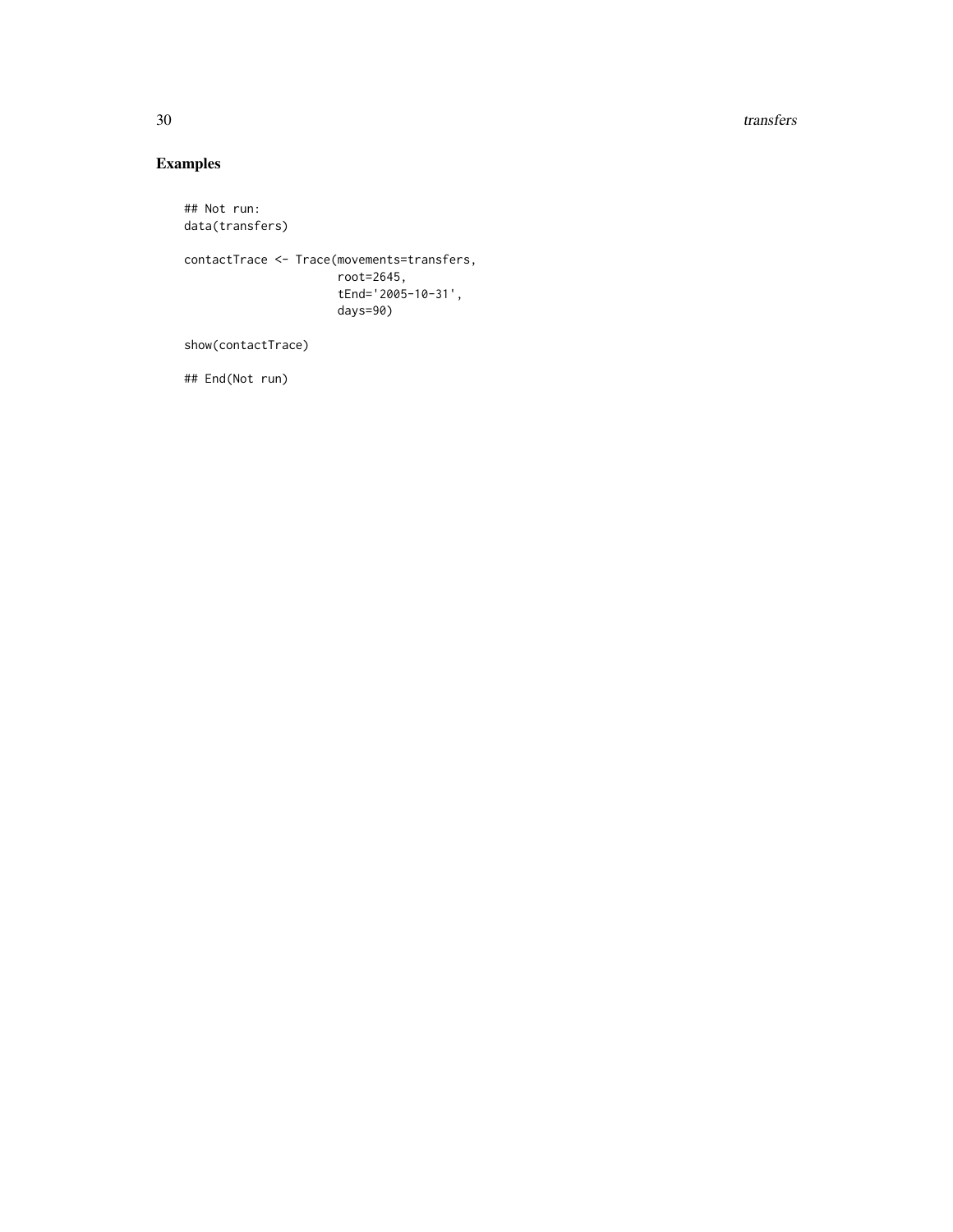# <span id="page-30-0"></span>**Index**

∗Topic classes Contacts-class, [3](#page-2-0) ContactTrace-class, [5](#page-4-0) ∗Topic datasets transfers, [29](#page-28-0) ∗Topic methods InDegree, [5](#page-4-0) IngoingContactChain, [8](#page-7-0) NetworkStructure, [10](#page-9-0) NetworkSummary, [12](#page-11-0) OutDegree, [15](#page-14-0) OutgoingContactChain, [18](#page-17-0) Report, [21](#page-20-0) ShortestPaths, [24](#page-23-0) show-methods, [26](#page-25-0) ∗Topic package EpiContactTrace-package, [2](#page-1-0)

Contacts, *[11](#page-10-0)*, *[26](#page-25-0)* Contacts-class, [3](#page-2-0) ContactTrace, *[20](#page-19-0)*, *[24](#page-23-0)*, *[26](#page-25-0)* ContactTrace-class, [5](#page-4-0)

EpiContactTrace *(*EpiContactTrace-package*)*, [2](#page-1-0) EpiContactTrace-package, [2](#page-1-0)

InDegree, [5,](#page-4-0) *[7](#page-6-0)*, *[12,](#page-11-0) [13](#page-12-0)* InDegree,Contacts-method *(*InDegree*)*, [5](#page-4-0) InDegree,ContactTrace-method *(*InDegree*)*, [5](#page-4-0) InDegree,data.frame-method *(*InDegree*)*, [5](#page-4-0) IngoingContactChain, [8,](#page-7-0) *[9](#page-8-0)*, *[12,](#page-11-0) [13](#page-12-0)* IngoingContactChain,Contacts-method *(*IngoingContactChain*)*, [8](#page-7-0) IngoingContactChain,ContactTrace-method *(*IngoingContactChain*)*, [8](#page-7-0) IngoingContactChain,data.frame-method *(*IngoingContactChain*)*, [8](#page-7-0)

NetworkStructure, [10,](#page-9-0) *[25](#page-24-0)*

NetworkStructure,Contacts-method *(*NetworkStructure*)*, [10](#page-9-0) NetworkStructure,ContactTrace-method *(*NetworkStructure*)*, [10](#page-9-0) NetworkSummary, *[7](#page-6-0)*, *[10](#page-9-0)*, [12,](#page-11-0) *[17](#page-16-0)*, *[19](#page-18-0)* NetworkSummary,ContactTrace-method *(*NetworkSummary*)*, [12](#page-11-0) NetworkSummary,data.frame-method *(*NetworkSummary*)*, [12](#page-11-0)

OutDegree, *[12,](#page-11-0) [13](#page-12-0)*, [15,](#page-14-0) *[17](#page-16-0)* OutDegree,Contacts-method *(*OutDegree*)*, [15](#page-14-0) OutDegree,ContactTrace-method *(*OutDegree*)*, [15](#page-14-0) OutDegree,data.frame-method *(*OutDegree*)*, [15](#page-14-0) OutgoingContactChain, *[12,](#page-11-0) [13](#page-12-0)*, [18,](#page-17-0) *[19](#page-18-0)* OutgoingContactChain,Contacts-method *(*OutgoingContactChain*)*, [18](#page-17-0) OutgoingContactChain,ContactTrace-method *(*OutgoingContactChain*)*, [18](#page-17-0) OutgoingContactChain,data.frame-method *(*OutgoingContactChain*)*, [18](#page-17-0)

plot *(*plot-methods*)*, [20](#page-19-0) plot,ContactTrace-method *(*plot-methods*)*, [20](#page-19-0) plot-methods, [20](#page-19-0)

Report, [21](#page-20-0) Report,ContactTrace-method *(*Report*)*, [21](#page-20-0) Report,list-method *(*Report*)*, [21](#page-20-0) Report-methods *(*Report*)*, [21](#page-20-0) ReportObject, [23](#page-22-0)

ShortestPaths, [24](#page-23-0) ShortestPaths,ContactTrace-method *(*ShortestPaths*)*, [24](#page-23-0) ShortestPaths,data.frame-method *(*ShortestPaths*)*, [24](#page-23-0)